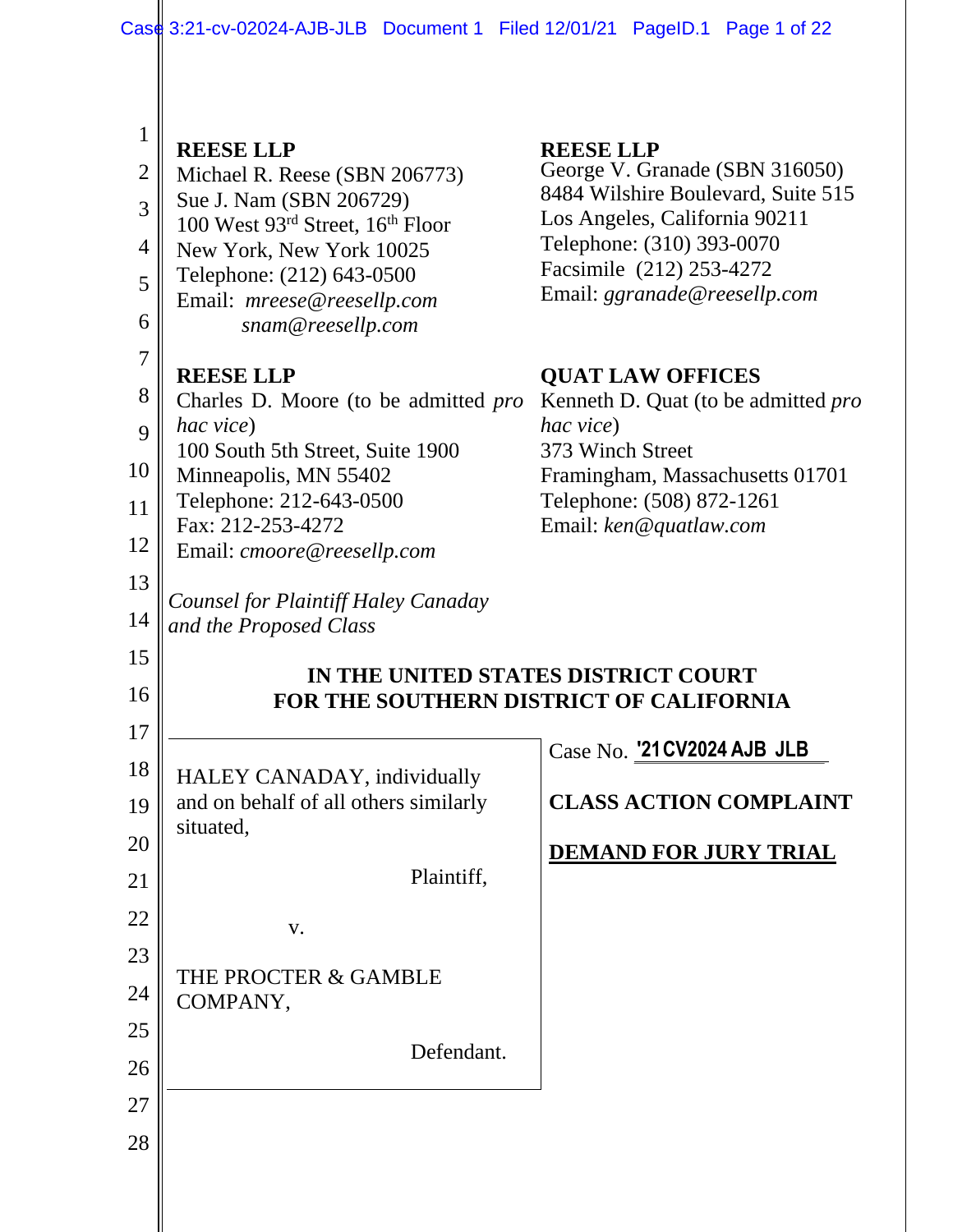1 2 3 4 Plaintiff HALEY CANADAY ("Plaintiff") brings this Class Action Complaint, on behalf of herself and all others similarly situated, against Defendant THE PROCTER & GAMBLE COMPANY ("Defendant"), demanding a trial by jury, and alleges as follows:

**SUMMARY OF THE ACTION**

6 7 8 9 1. This is a proposed class action complaint brought on behalf of a Class, as defined below, of California consumers who purchased aerosol antiperspirant products manufactured, marketed, advertised, sold and labeled by Defendant under the brand names "Secret" and "Old Spice" (the "Products").

10 11 12 2. Defendant failed inform Plaintiff and the Class members that the Products are benzene, a known carcinogen. Making matters worse, Defendant discloses some ingredients, but failed to disclose the presence of benzene.

13 14 15 3. Defendant's misrepresentations and omissions about the Products were uniform and were communicated to Plaintiff, and every other member of the Class, at every point of purchase and consumption throughout the Class Period.1

16 17 18 4. This lawsuit seeks to enjoin Defendant's false and misleading practices and to recover damages and restitution on behalf of the class under applicable state laws.

19

5

## **JURISDICTION AND VENUE**

20 21 22 23 24 25 5. This Court has subject matter jurisdiction under the Class Action Fairness Act, 28 U.S.C. § 1332(d) in that: (1) this is a class action involving more than 100 class members; (2) Plaintiff is a citizen of the State of California and the class she seeks to represent are also citizens of California and Defendant is a citizen of the State of Ohio; and (3) the amount in controversy exceeds the sum of \$5,000,000, exclusive of interest and costs.

26

 $\overline{a}$ 

27 28 <sup>1</sup> The Class Period shall encompass all sales from December 1, 2017 through the date of entry of class certification (the "Class Period").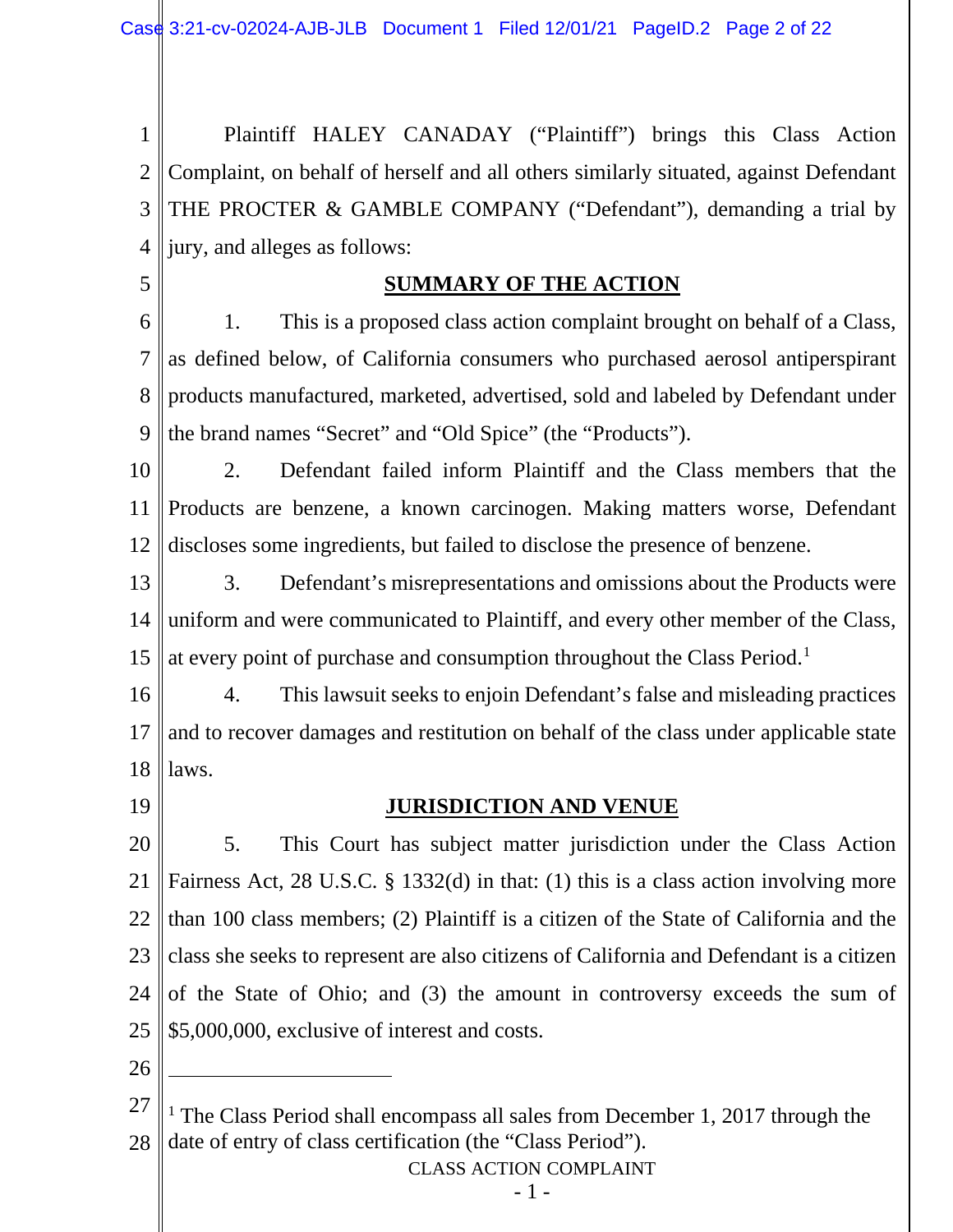1 2 3 4 6. This Court has personal jurisdiction over Defendant for reasons including but not limited to the following: Plaintiff's claims arise out of Defendant's conduct within the District, including the Products were sold to Plaintiff within the District and therefore the deception occurred within the District.

- 5 6 7 7. Pursuant to 28 U.S.C. § 1391(d), venue is proper in this District because a substantial part of the events, omissions, acts and transactions giving rise to the claims herein occurred in the District.
- 8

## **PARTIES**

9 10 11 12 13 8. Plaintiff is a citizen of California, residing in San Diego County, California. Plaintiff purchased Secret Powder Fresh Aerosol from Walmart in San Diego, California, in or around October 2021.The label of the Product she purchased did not identify benzene as an active or inactive ingredient. In fact, it did not disclose the presence of benzene at all.

14 15 16 17 18 19 20 21 22 23 24 9. Plaintiff purchased the Product because she believed the Product did not contain benzene based on the representations on the principal display panel of the Product, and Defendant's omission of the fact that the Product contained benzene. Plaintiff remains in the market for PCPs, and continues to shop at Walmart and other locations where the Products are sold. If the Products did not contain benzene, as represented on the Product's label, Plaintiff would purchase the Product again in the immediate future. If the Court were to issue an injunction ordering Defendant to comply with the state and federal laws, and prohibiting Defendant's use of the deceptive practices discussed herein, Plaintiff would likely purchase the Products again in the near future. At present, however, Plaintiff cannot be confident that the labeling of the Products is, and will be, truthful and non-misleading.

25 26 27 10. Had Defendant not made the false, misleading, and deceptive representations and omissions in failing to disclose the presence of benzene in the Products, Plaintiff would not have been willing to pay the same amount for the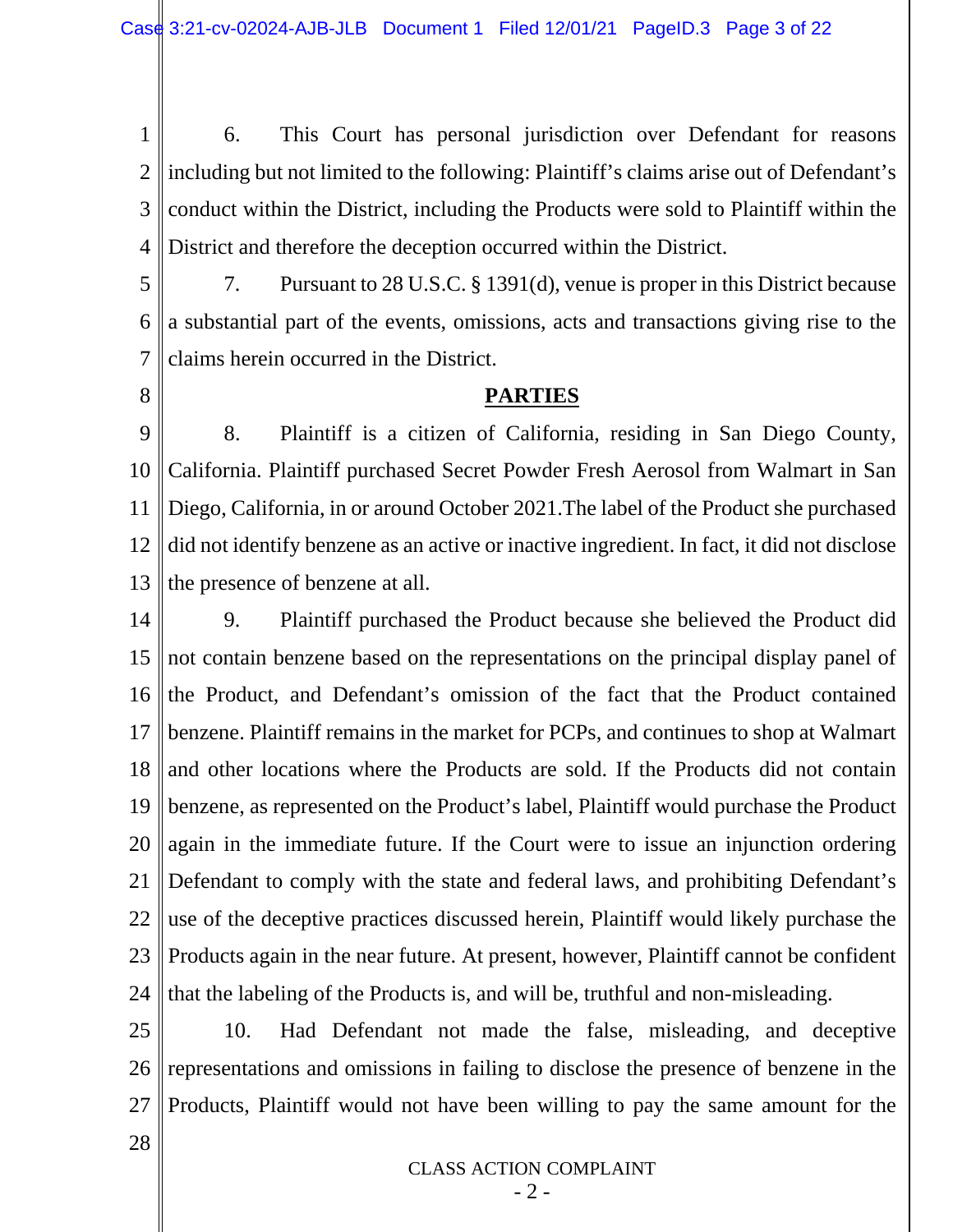1 2 3 4 5 Product, and, consequently, she would not have been willing to purchase the Product at all. Plaintiff purchased and/or paid more for the Product than she would have if she had known the truth about the Product. The Product Plaintiff received was worth less than the Product for which she paid. Plaintiff was injured in fact and lost money as a result of Defendant's improper conduct.

- 6 7 8 11. Defendant THE PROCTER & GAMBLE COMPANY is incorporated in the State of Ohio, with its principal place of business at 1 Procter & Gamble Plaza, Cincinnati, Ohio 45202.
- 9 10 11 12 13 12. Defendant manufactures, markets, advertises and sells personal care products, also known as PCPs, including the Products, one or more of which were purchased by Plaintiff and members of the proposed Class. Defendant manufactured, marketed, advertised, distributed and sold its Products widely throughout the State of California and the Southern District of California during the Class Period.
- 14 15 13. Defendant is a top manufacturer and distributor of PCPs, including deodorant and antiperspirant products.
- 16 17 18 19 20 14. On information and belief, in committing the wrongful acts alleged herein, Defendant, in connection with its subsidiaries, affiliates, and/or other related entities and their employees, planned, participated in and furthered a common scheme to induce members of the public to purchase the Products by means of false, misleading, deceptive and fraudulent acts and omissions.
- 21

## **FACTS COMMON TO ALL CAUSES OF ACTION**

- 22 23 24 25 26 15. Appended hereto is a true copy of a Citizen Petition ("Petition") dated November 3, 2021, submitted to the Food and Drug Administration ("FDA") by Valisure, LLC. Valisure is "an analytical laboratory that is accredited to International Organization for Standardization ("ISO/TEC") 17025:2017 standards for chemical testing (PJLA Accreditation Number 94238)." Exhibit A.
- 27

16. The Petition concerns results of analytical testing conducted by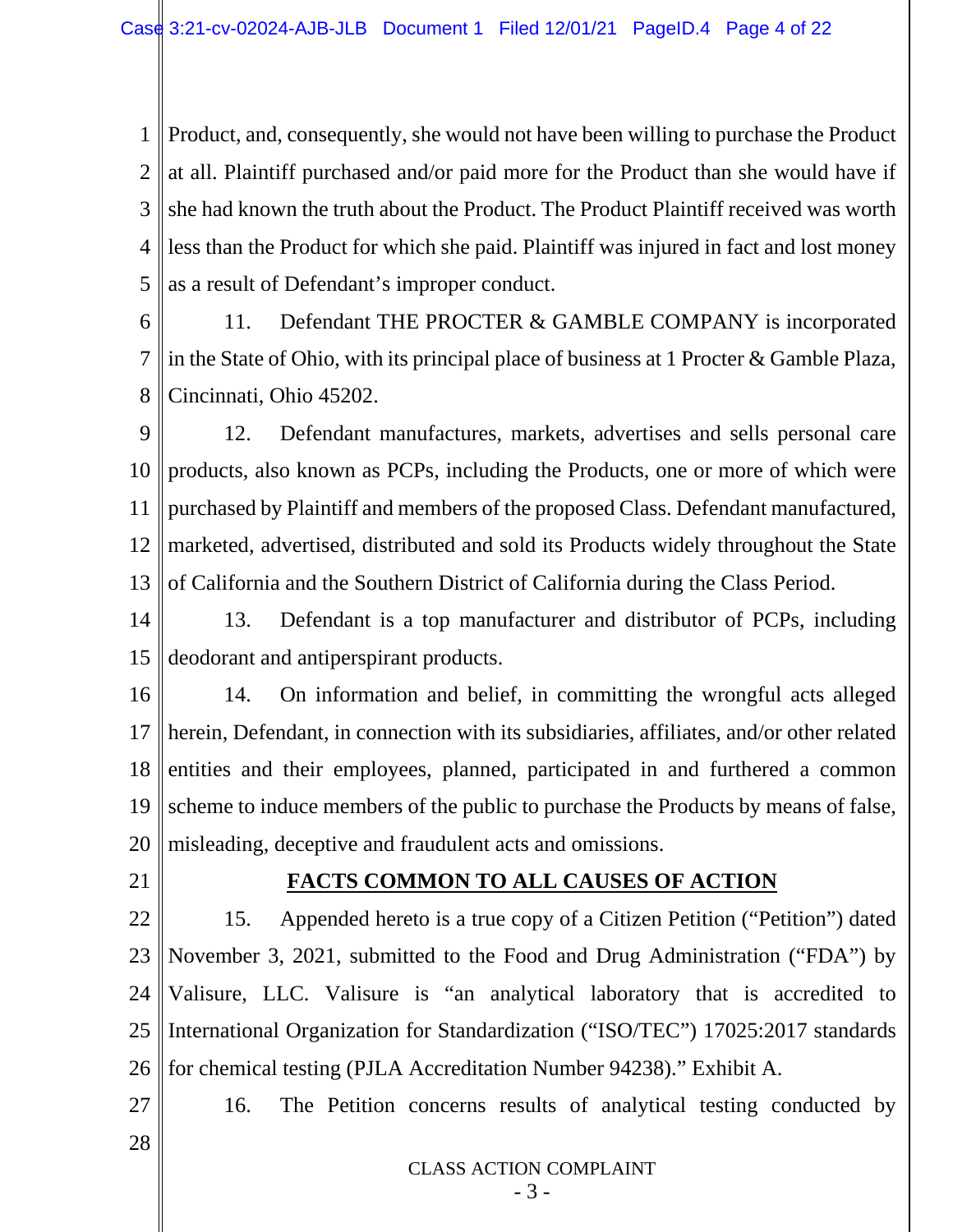1 2 3 Valisure on a variety of "body spray" products, including the Products that are the subject of this Complaint. The testing indicated that all of the Products contained benzene.

4 5 6 7 8 17. Benzene "is used as a constituent in motor fuels; as a solvent for fats, waxes, resins, oils, inks, paints, plastics, and rubber; in the extraction of oils from seeds and nuts; and in photogravure printing. It is also used as a chemical intermediate. Benzene is also used in the manufacture of detergents, explosives, pharmaceuticals, and dyestuffs."2

9 10 11 18. The harmful effects of benzene on human health are well documented and well accepted. According to the Centers for Disease Control and Prevention ("CDC"):

12 13 14 15 16 17 18 The major effect of benzene from long-term exposure is on the blood. (Long-term exposure means exposure of a year or more.) Benzene causes harmful effects on the bone marrow and can cause a decrease in red blood cells, leading to anemia. It can also cause excessive bleeding and can affect the immune system, increasing the chance for infection. Some women who breathed high levels of benzene for many months had irregular menstrual periods and a decrease in the size of their ovaries. . . . Animal studies have shown low birth weights, delayed bone formation, and bone marrow damage when pregnant animals breathed benzene. $3$ 

19 20 21 22 23 19. Thus, "[t]he Department of Health and Human Services (DHHS) has determined that benzene causes cancer in humans. Long-term exposure to high levels of benzene in the air can cause leukemia, cancer of the blood-forming organs." *Id.*

20. Indeed, in 1948, the American Petroleum Institute stated: "it is

- 26 <sup>2</sup> https://www.epa.gov/sites/default/files/2016-09/documents/benzene.pdf
- 27 <sup>3</sup> https://emergency.cdc.gov/agent/benzene/basics/facts.asp

24

25

 $\overline{a}$ 

28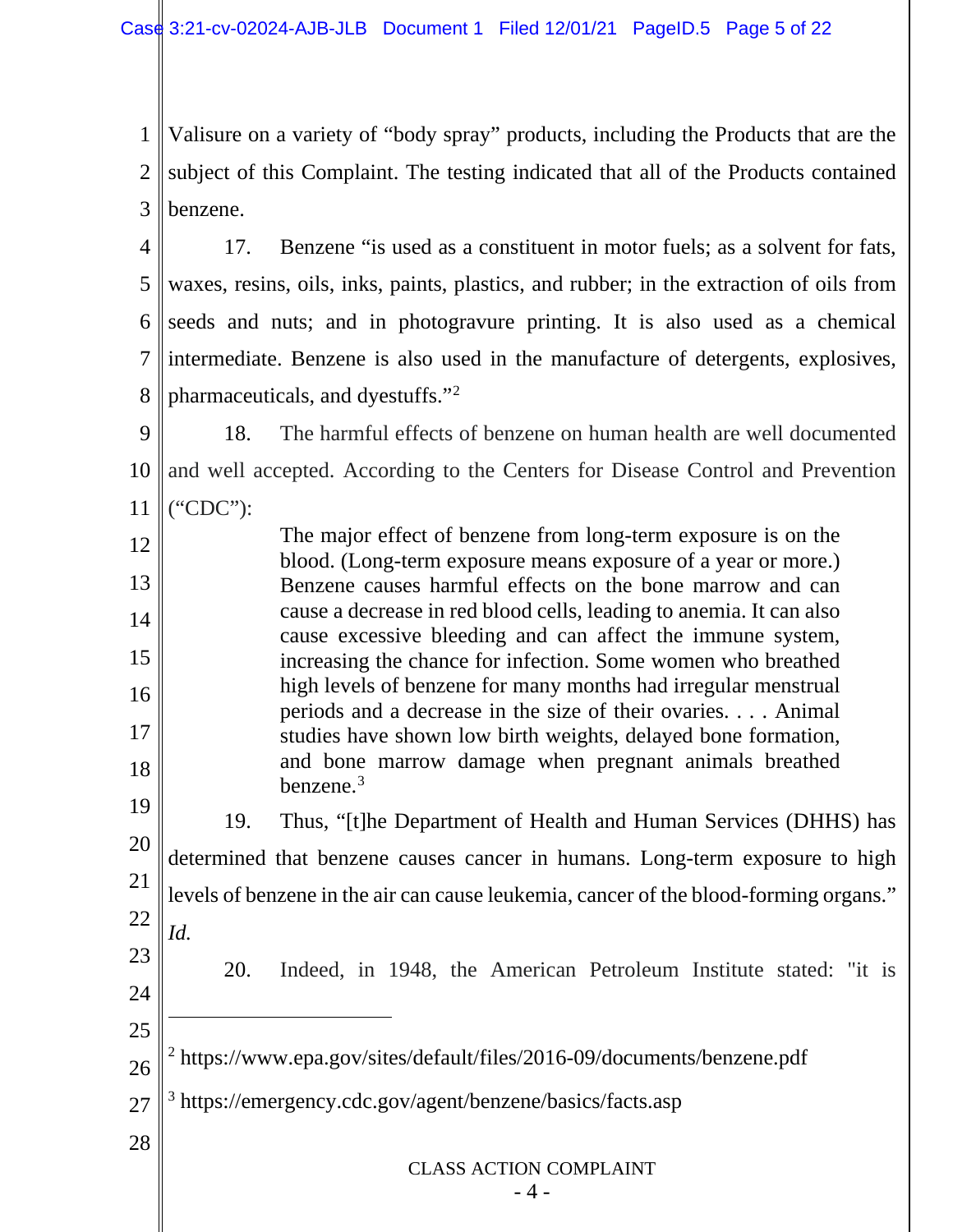CLASS ACTION COMPLAINT - 5 - 1 2 3 4 5 6 7 8 9 10 11 12 13 14 15 16 17 18 19 20 21  $22.1$ 23 24 25 26 27 28 generally considered that the only absolutely safe concentration for benzene is zero."4 21. The Petition describes the dangers of benzene to human health as follows: The centers for Disease Control and Prevention ("CDC") has determined that benzene causes cancer in humans. The World Health Organization ("WHO") and the International Agency for Research on Cancer ("IARC") Have classified benzene as a Group 1 compound and lists it as a "Class 1 solvent" that "should not be employed in the manufacture of drug substances, excipients, and drug products because of their unacceptable toxicity . . . However, if their use is unavoidable in order to produce a be restricted" and benzene is restricted under such guidance to 2 parts per million ("ppm"). 22. The Petition goes on to state: Because many of the body spray products Valisure tested did not contain detectable levels of benzene, it does not appear that benzene use is unavoidable for their manufacture, and considering the log history and widespread use of these products,. It does not appear that they currently constitute a significant therapeutic advance; therefore, any significant detection of benzene should be deemed unacceptable.<sup>5</sup> 23. The Petition asks the FDA to, *inter alia,* recall the batches of products tested, to notify the public of the products' dangers, and to conduct further examination and testing of such products. 24. The FDA regulates antiperspirants as over-the-counter ("OTC") drugs, not as cosmetics. 21 C.F.R. § 350.3. 25. It is a violation of Food Drug and Cosmetic Act ("FDCA") to manufacture or to introduce into commerce any misbranded or adulterated drug. 21  $\overline{a}$ <sup>4</sup> American Petroleum Institute, API Toxicology Review, Benzene 1948.  $<sup>5</sup>$  Exhibit A.</sup>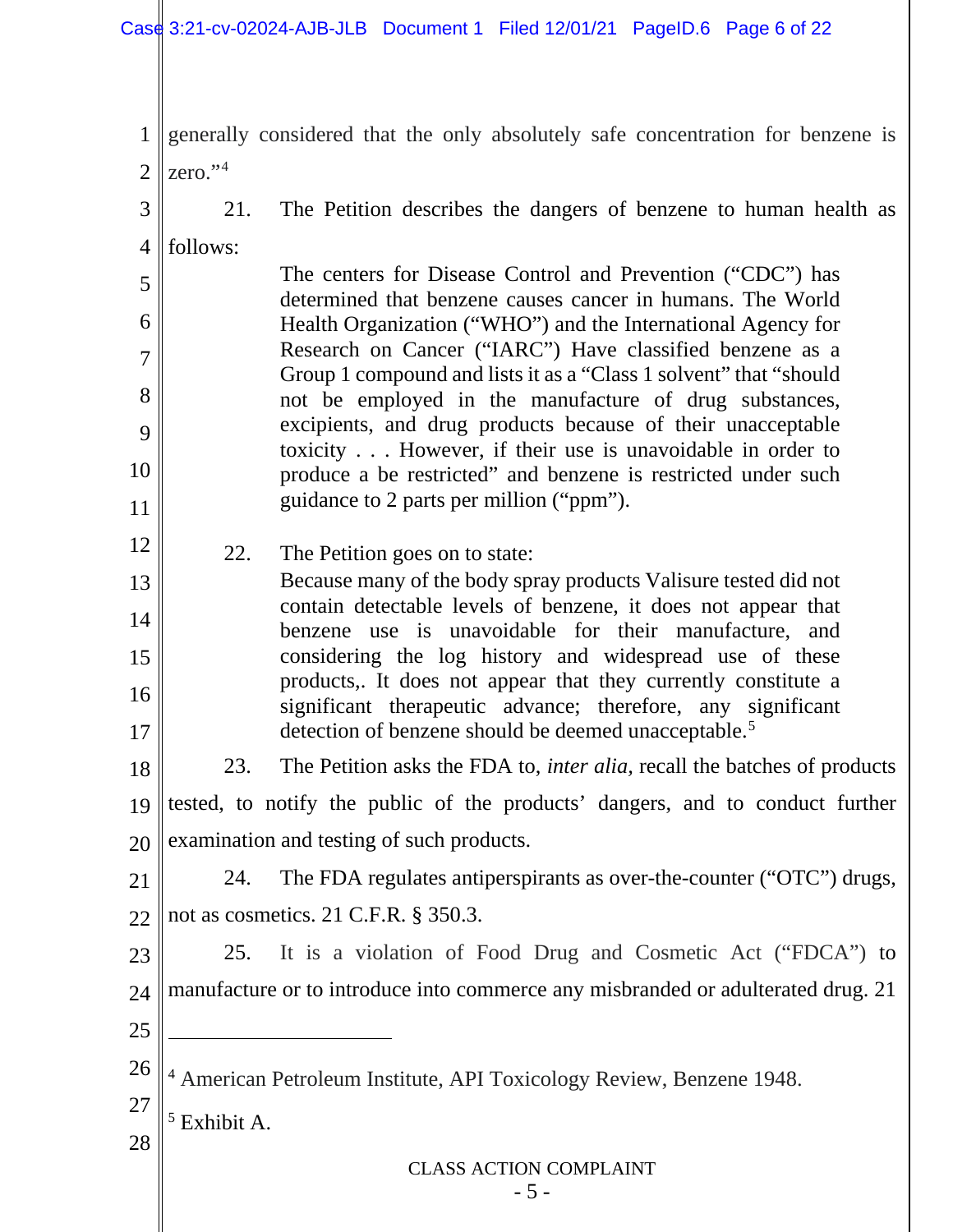1 C.F.R. § 350.1(a), (g).

2 3 4 26. An OTC antiperspirant "is generally recognized as safe and effective and is not misbranded if it meets . . . *each* condition established in § 330.1" 21 C.F.R. § 350.1(a) (emphasis added).

5 6 7 8 9 27. Section 330.1(c)(1) mandates that the label be in compliance with section 201.66 of the FDCA. Section 201.66(c) mandates that the label identify the active and inactive ingredients. *See* 21 C.F.R. § 201.66(c)(2) & (8). By failing to list benzene, the Products do not meet the requirements of sections 201.66 and 330.01 and is therefore misbranded.

10 11 12 13 14 28. Further, section 330.1(e) mandates that it contain only suitable inactive ingredients which are safe in the amounts administered. 21 C.F.R. § 330.1(e). As a known carcinogen, benzene is not included in the list of ingredients that the FDA allows to be contained in antiperspirant products. 21 C.F.R. § 350.10. As a result, the Products are misbranded.

15 16 17 18 19 20 29. Still further, a drug is misbranded "if its labeling is false or misleading in any particular." 21 U.S.C. § 352(a)(1). It is also considered misbranded if its labeling does not list "the proportion of each active ingredient" (21 U.S.C.  $§352(e)(1)(A)(ii)$ ). or "[i]f it is dangerous to health when used in the dosage or manner, or with the frequency or duration prescribed, recommended, or suggested in the labeling thereof." 21 U.S.C. §352(j).

21 22 23 30. A drug is adulterated "if it consists in whole or in part of any filthy, putrid, or decomposed substance; or . . . whereby it may have been rendered injurious to health." 21 U.S.C.  $\S 352(a)(2)(B)$ .

24 25 26 27 31. Valisure tested several batches of Secret Powder Fresh 24 Hour Aerosol Antiperspirant. The testing indicated benzene levels of 16.2 PPM, 16.1 PPM, and 12.5 PPM. The first batch listed was also tested by the Chemical and Biophysical Instrumentation Center at Yale University, which found a benzene contamination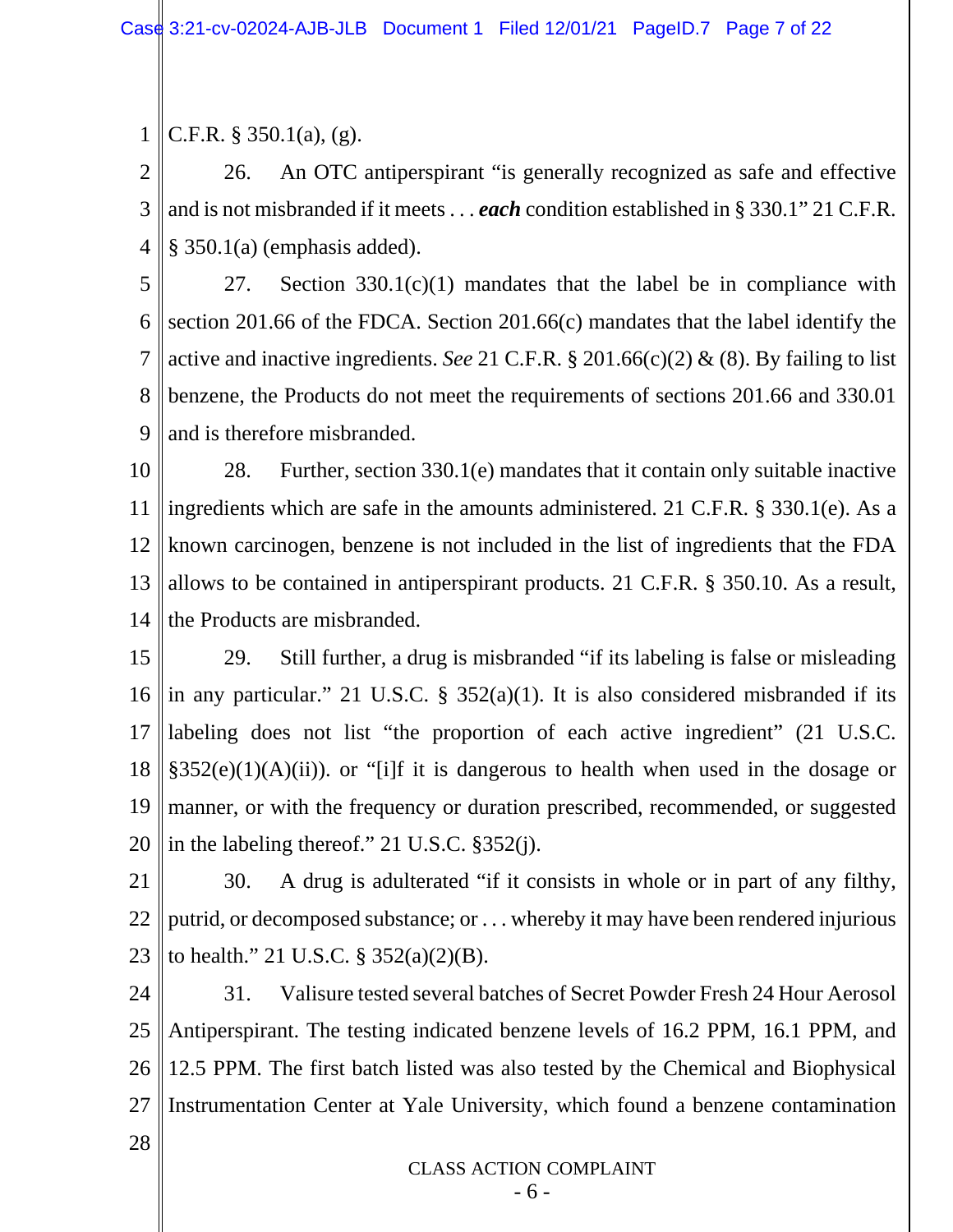CLASS ACTION COMPLAINT 1 2 3 4 5 6 7 8 9 10 11 12 13 14 15 16 17 18 19 20 21 22 23 24 25 26 27 28 level of 13.1 PPM. 32. Valisure also tested several batches of Secret Cool Light & Airy Smooth Feel Dry Spray Antiperspirant, finding benzene contamination levels of 4.85 PPM, 2.58 PPM, 1.64 PPM and 1.35 PPM. 33. Valisure also tested Secret Out Last Protecting Powder, 48 Hour Sweat & Odor Protection Antiperspirant, finding a benzene contamination level of 1.24 PPM. 34. Valisure tested three batches of Old Spice Pure Sport antiperspirant, finding benzene contamination levels of 17.7 PPM, 17.4 PPM, and 3.34 PPM. 35. Valisure tested Old Spice Sweat Defense, Stronger Swagger Dry Spray antiperspirant, finding a benzene contamination level of 4.54 PPM. 36. Valisure tested Old Spice Sweat Defense, Ultimate Captain Dry Spray, finding a benzene contamination level of 0.44 PPM. 37. None of the Products' labels identify benzene as an active or inactive ingredient. 38. None of the Products' labels identify the presence of benzene within the Products. 39. Defendant's deceptive acts about the Products as set forth herein were uniform and were communicated to Plaintiff, and to every other member of the Class, at every point of purchase and consumption. 40. By failing to disclose the presence of benzene, particularly when it discloses the presence of other ingredients, Defendant deceives and misleads reasonable consumers. A reasonable consumer purchases the Products believing they do not contain benzene based on the Products' labeling. 41. Reasonable consumers, including Plaintiff, purchased the Products based upon their belief that they do not contain benzene. 42. Unfortunately for consumers, the Products contain benzene.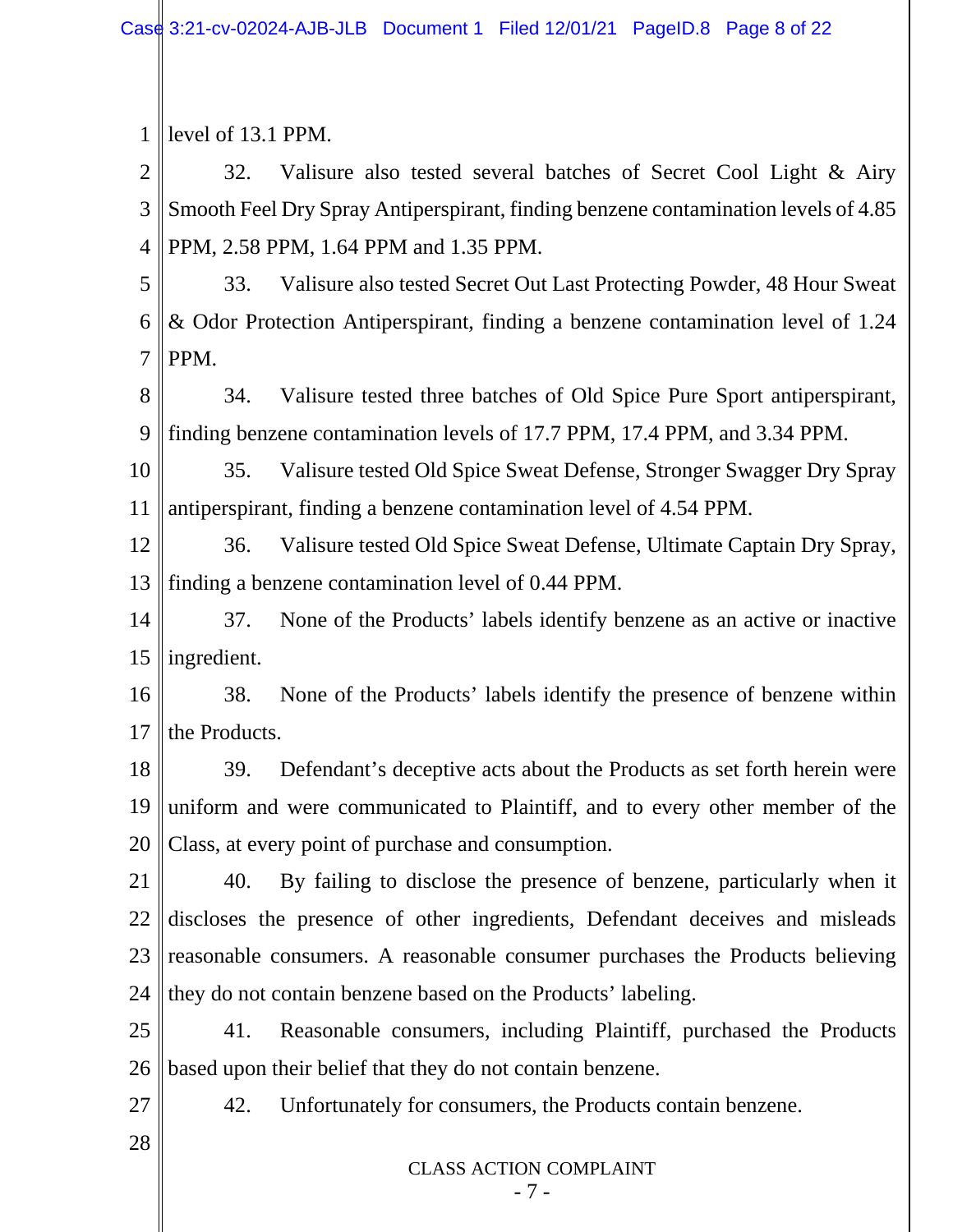CLASS ACTION COMPLAINT - 8 - 1 2 3 4 5 6 7 8 9 10 11 12 13 14 15 16 17 18 19 20 21 22 23 24 25 26 27 28 43. Hence, Defendant's labeling is false and misleading. 44. Defendant has profited enormously from its false and misleading marketing of the Products. Consumers either would not have purchased the Products had they known they contain benzene or would have purchased less expensive products. 45. In making the false, misleading, and deceptive representations and omissions described herein, Defendant knew and intended that consumers would pay for, and/or pay a premium for, Products that did not disclose that they contain benzene. 46. As an immediate, direct, and proximate result of Defendant's false, misleading, and deceptive representations and omissions, Defendant injured Plaintiff and the Class members in that they: a. Paid a sum of money for the Products, which were not what Defendant represented; b. Paid a premium price for the Products, which were not what Defendant represented; c. Were deprived of the benefit of the bargain because the Products they purchased were different from what Defendant represented; d. Were deprived of the benefit of the bargain because the Products they purchased had less value than what Defendant represented; e. Could not safely be used for the purpose for which they were purchased; and f. Were of a different quality than what Defendant promised. 47. Had Defendant not made the false, misleading, and deceptive representations and omissions, Plaintiff and the Class members would not have been willing to pay the same amount for the Products they purchased, and/or Plaintiff and the Class members would not have been willing to purchase the Products at all.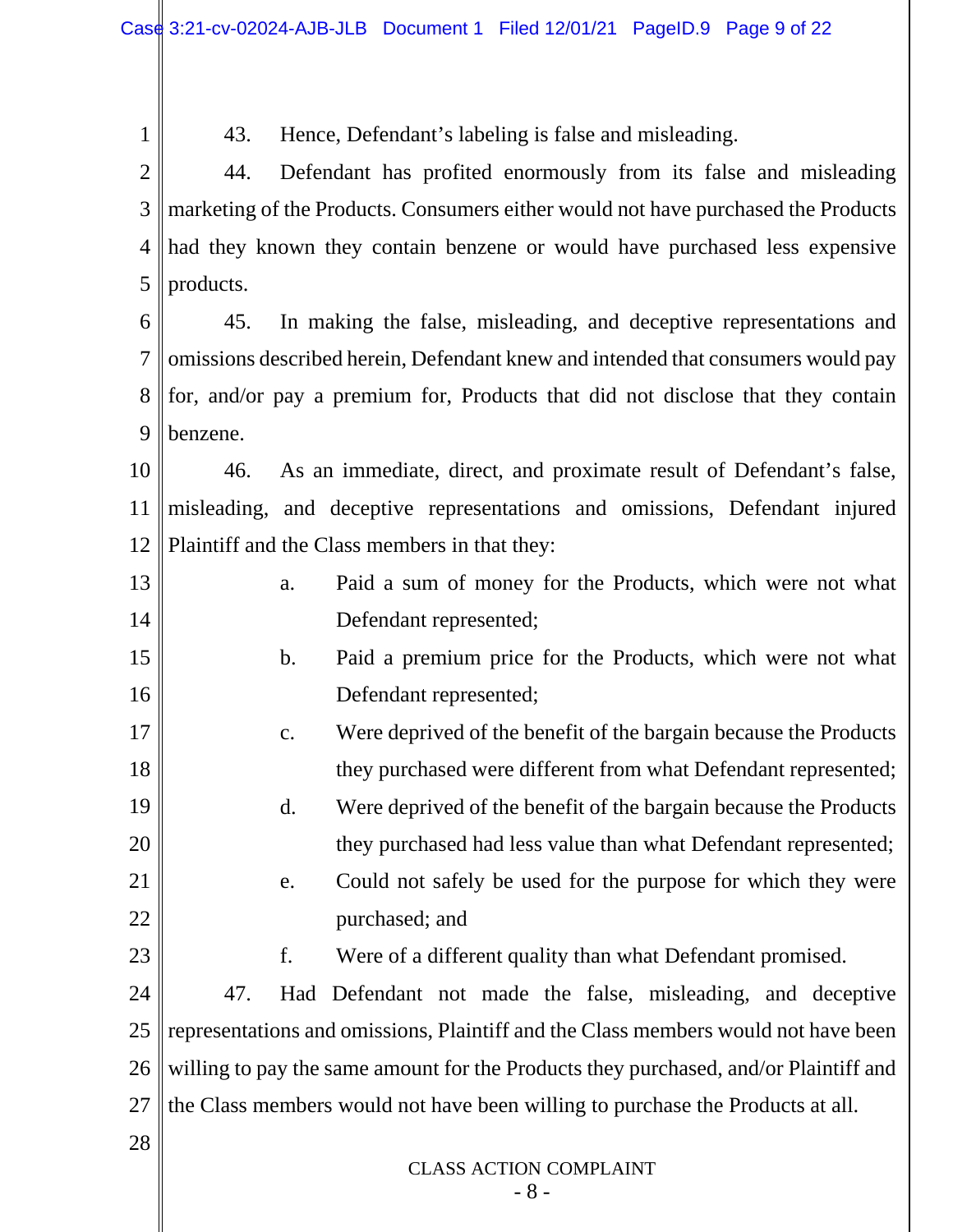1 2 3 48. Plaintiff and the Class members paid for Products that did not contain benzene but received Products that contained benzene. The Products Plaintiff and the Class members received were worth less than the Products for which they paid.

4

5

6

49. Based on Defendant's misleading and deceptive representations, Defendant was able to, and did, charge a premium price for the Products over the cost of competitive products that did not contain benzene.

7 8 9 10 11 12 13 50. Plaintiff and the Class members all paid money for the Products. However, Plaintiff and the Class members did not obtain the full value of the advertised Products due to Defendant's misrepresentations and omissions. Plaintiff and the Class members purchased and/or paid more for, the Products than they would have had they known the truth about the Products. Consequently, Plaintiff and the Class members have suffered injury in fact and lost money as a result of Defendant's wrongful conduct.

14

### **RULE 9(b) ALLEGATIONS**

15 16 17 18 19 51. Federal Rule of Civil Procedure ("Rule") 9(b) provides that "[i]n alleging fraud or mistake, a party must state with particularity the circumstances constituting fraud or mistake." Fed. R. Civ. P. 9(b). As detailed in the paragraphs above, Plaintiff has satisfied the requirements of Rule 9(b) by establishing the following elements with sufficient particularity:

20 21 22 23 24 52. WHO: Defendant made material misrepresentations and omissions by failing to adequately disclose material facts as detailed herein. Except as identified herein, Plaintiff is unaware, and therefore unable to identify, the true names and identities of those individuals at Defendant who are responsible for such material misrepresentations and/or omissions.

25 26 27 53. WHAT: Defendant made material misrepresentations regarding the inclusion of benzene in the Products. Specifically, Defendant labeled the Products with some ingredients but failed to disclose the presence of benzene within the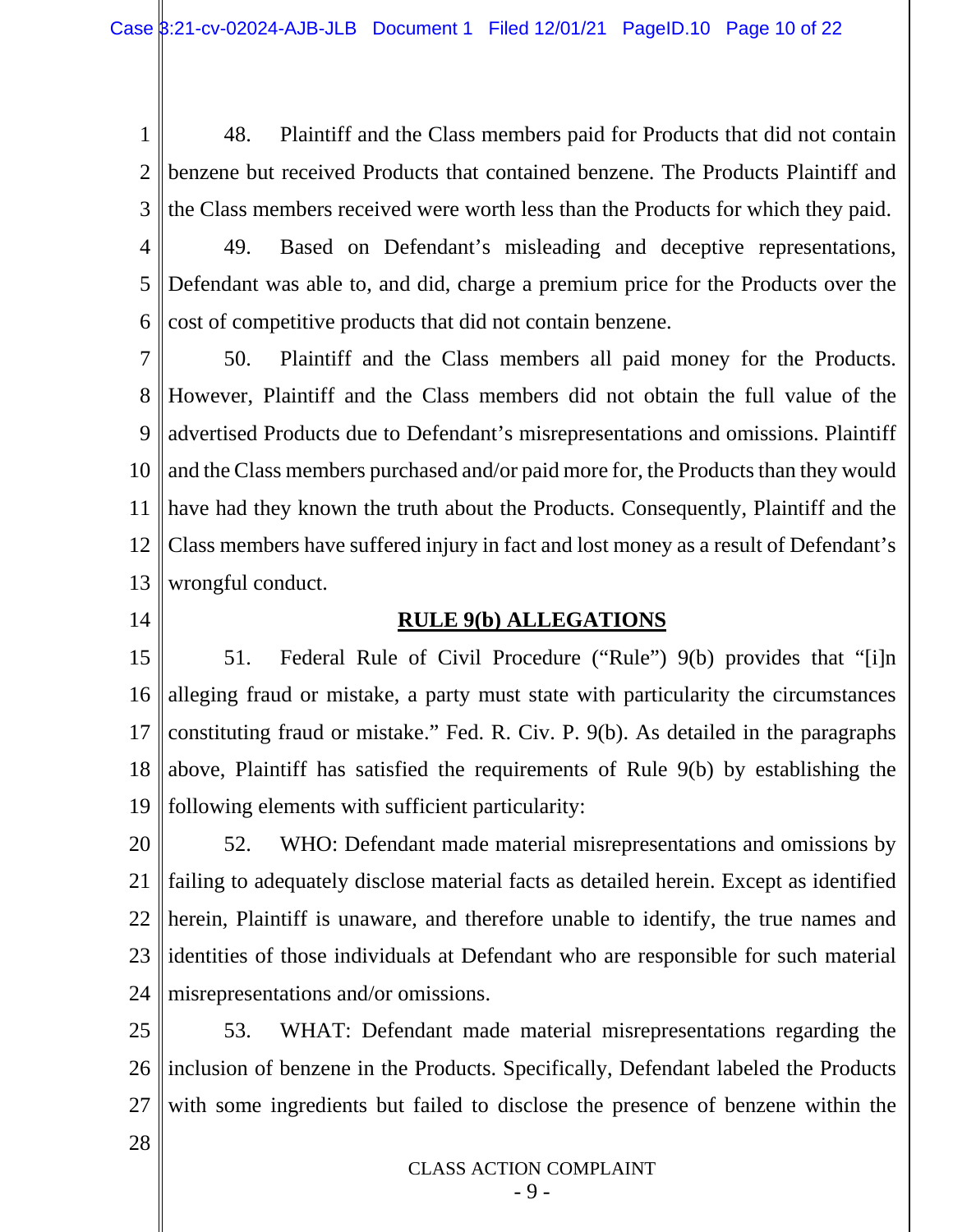1 2 Defendant communicated to reasonably consumers that the Products did not contain 3 4 Products. By labeling the Products with some ingredients, but not benzene, benzene. These representations were false and misleading because the Products contained benzene.

5 6 7 54. WHEN: Defendant made the material misrepresentations, omissions, and non-disclosures detailed herein continuously at every point of purchase and consumption throughout the Class Period.

8 9 10 55. WHERE: Defendant's material misrepresentations, omissions, and non-disclosures detailed herein were made, *inter alia*, on the packaging of the Products.

11 12 13 14 56. HOW: Defendant made numerous, written material misrepresentations, omissions, and non-disclosures on the packaging of the Products that were designed to, and, in fact, did, mislead Plaintiff and Class members into purchasing the Products.

15 16 17 18 19 57. WHY: Defendant engaged in the material misrepresentations, omissions, and non-disclosures detailed herein for the express purpose of inducing Plaintiff and other reasonable consumers to purchase and/or pay a premium for the Products based on the belief that the Products did not contain benzene. Defendant profited by selling the Products to thousands of unsuspecting consumers.

20

### **CLASS ALLEGATIONS**

21 22 23 58. Plaintiff brings this action as a class action pursuant to Federal Rule of Civil Procedure 23. Plaintiff seeks to represent the following class ("Class" or "California Class") defined as follows:

24 25 26 27 All consumers within the State of California who purchased the Products from December 1, 2017 through the date of entry of class certification for their personal use, rather than for resale or distribution. Excluded from the Class are Defendant's current or

28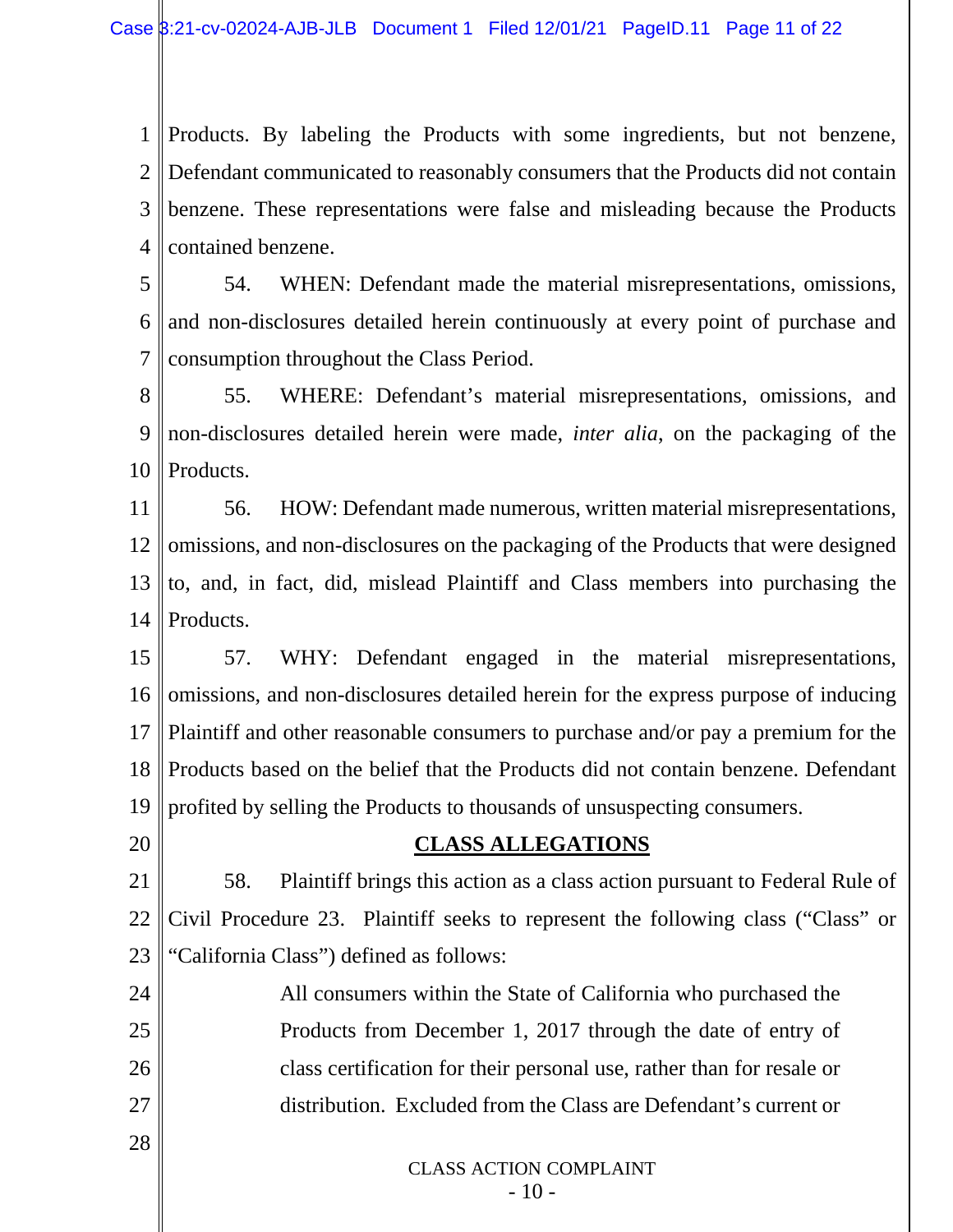CLASS ACTION COMPLAINT 1 2 3 4 5 6 joinder of all members is impracticable. While the exact number of class members 7 8 9 10 11 12 13 14 15 16 17 18 19 20 21 22 23 24 25 26 27 28 former officers, directors, and employees; counsel for Plaintiff and Defendant; and the judicial officer to whom this lawsuit is assigned. The requirements of Federal Rule of Civil Procedure 23 are satisfied because: A. Numerosity: The members of the class are so numerous that is presently unknown to Plaintiff, based on Defendant's volume of sales, Plaintiff estimates that it is in the thousands. B. Commonality: There are questions of law and fact that are common to the class members and that predominate over individual questions. These include the following: i. Whether Defendant materially misrepresented, omitted, and/or failed to disclose to the class members that the Products contained benzene; ii. Whether Defendant's misrepresentations and omissions were material to reasonable consumers; iii. Whether Defendant's labeling, marketing, and sale of the Products constitutes an unfair, unlawful, or fraudulent business practice; iv. Whether Defendant's labeling, marketing, and sale of the Products constitutes false advertising; v. Whether Defendant's conduct injured consumers and, if so, the extent of the injury; and vi. The appropriate remedies for Defendant's conduct. C. Typicality: Plaintiff's claims are typical of the claims of the class members because Plaintiff suffered the same injury as the class members—*i.e.*, Plaintiff purchased the Products based on Defendant's misleading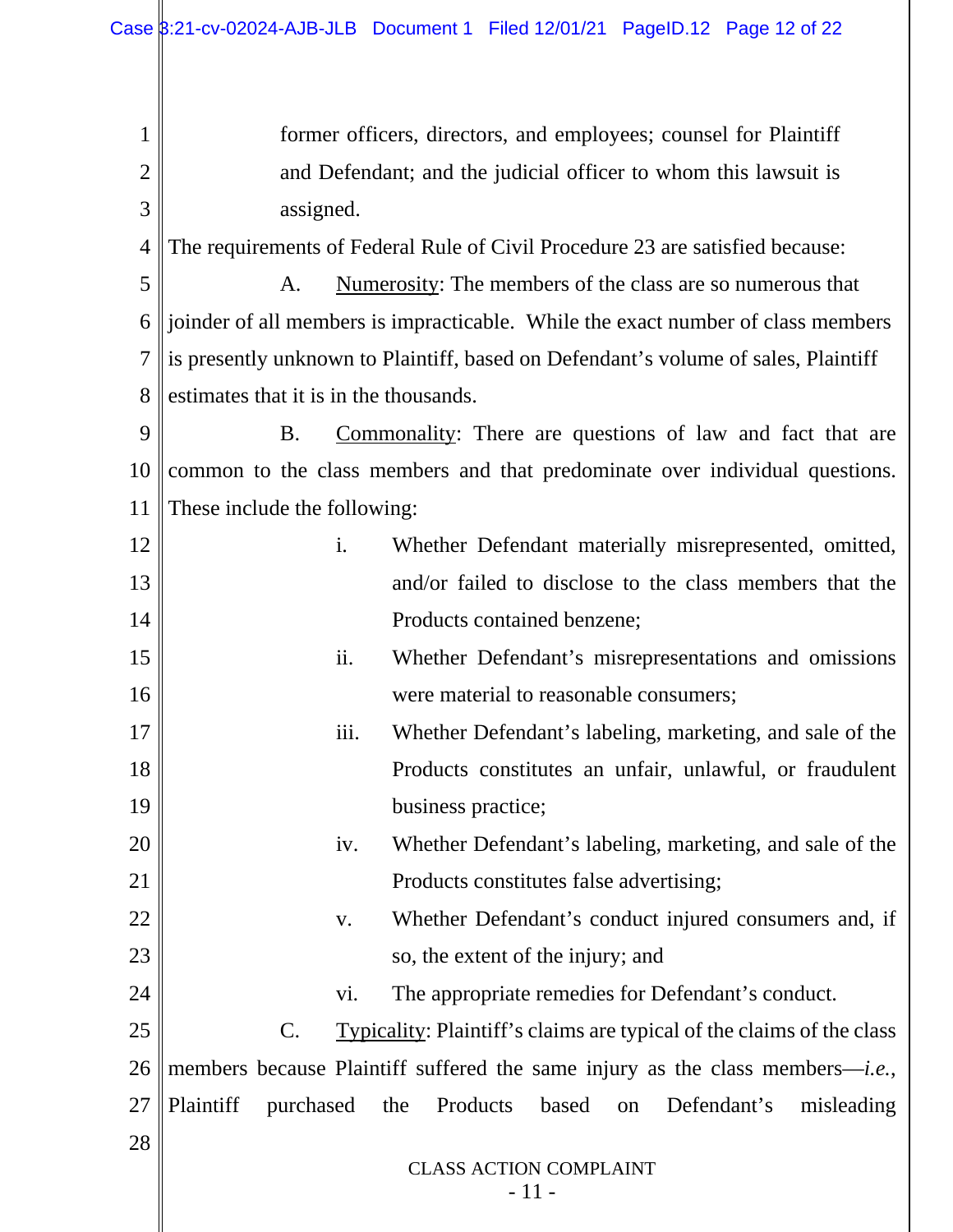1 2 misrepresentations, omissions, and non-disclosures that the Products did not contain benzene.

3 4 5 6 7 D. Adequacy: Plaintiff will fairly and adequately represent and protect the interests of the members of each class. Plaintiff does not have any interests that are adverse to those of the class members. Plaintiff has retained competent counsel experienced in class action litigation and intends to prosecute this action vigorously.

8 9 10 11 12 13 14 15 16 E. Superiority: A class action is superior to other available methods for the fair and efficient adjudication of this controversy. Class action treatment will permit a large number of similarly situated persons to prosecute their common claims in a single forum simultaneously, efficiently, and without the unnecessary duplication of effort and expense that numerous individual actions would engender. Since the damages suffered by individual class members are relatively small, the expense and burden of individual litigation make it virtually impossible for the class members to seek redress for the wrongful conduct alleged, while an important public interest will be served by addressing the matter as a class action.

17 18 19 20 21 59. The prerequisites for maintaining a class action for injunctive or equitable relief under Federal Rule of Civil Procedure 23(b)(2) are met because Defendant had acted or refused to act on grounds generally applicable to each class, thereby making appropriate final injunctive or equitable relief with respect to each class as a whole.

## 22 23

24

25

26

27

**(On Behalf of the Class)** 60. Plaintiff incorporates by reference the allegations set forth above. 61. Plaintiff brings this claim for violation of the Unfair Competition Law,

**FIRST CAUSE OF ACTION Violation of the Unfair Competition Law, California Bus. & Prof. Code § 17200** *et seq.*

BUS. & PROF. CODE § 17200 *et seq.* ("UCL"), on behalf of the Class. 62. The circumstances giving rise to Plaintiff's and the Class members'

28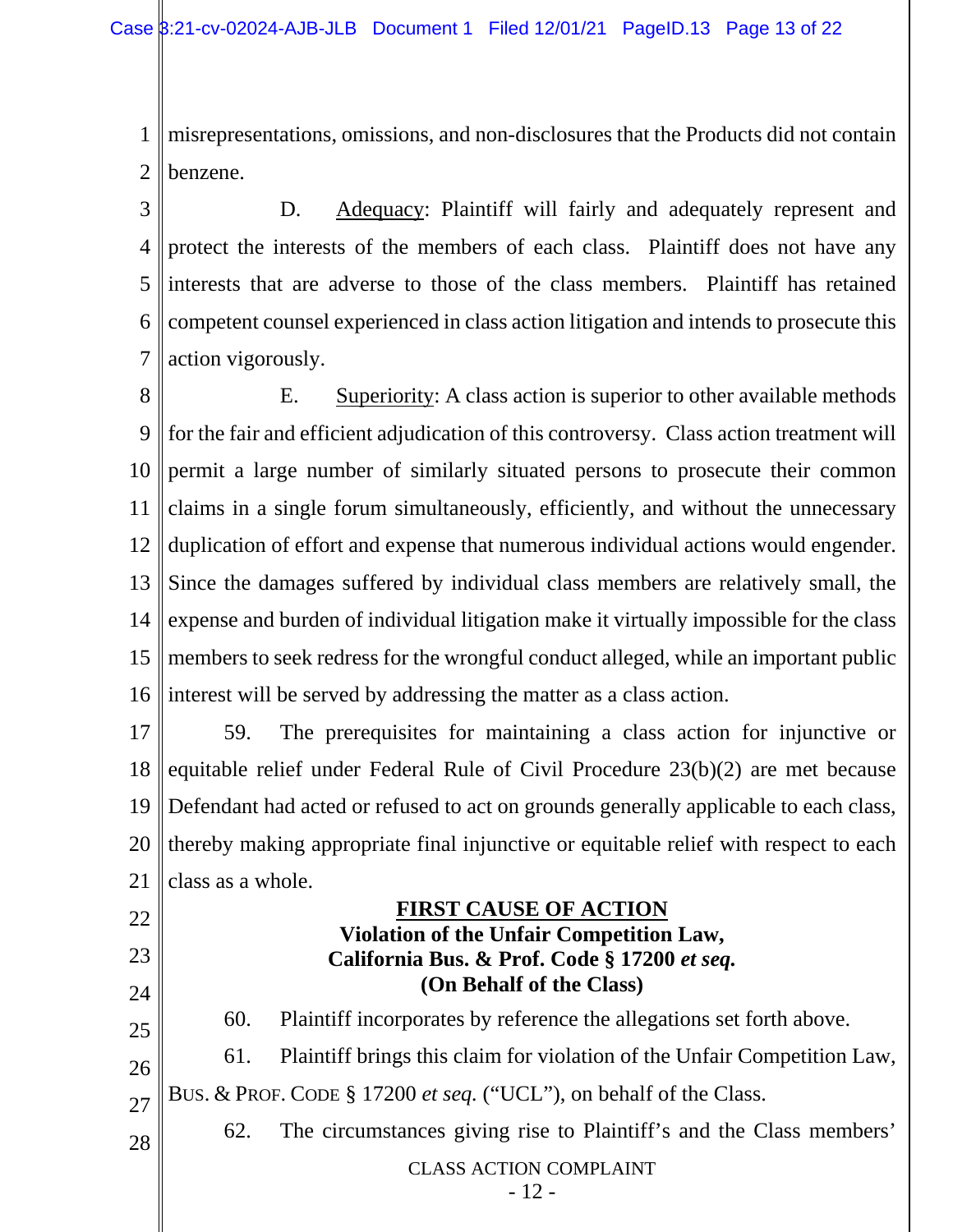1 2 3 allegations include Defendant's corporate policies regarding the sale and marketing of the Products. 63. Under the UCL, "unfair competition" means and includes "any

4 5 6 unlawful, unfair or fraudulent business act or practice and unfair, deceptive, untrue or misleading advertising and any act prohibited by" the CAL. BUS. & PROF. CODE § 17200.

7 8 64. By engaging in the acts and practices described herein, Defendant commits one or more acts of "unfair competition" as the UCL defines the term.

9 10 65. Defendant committed, and continues to commit, "unlawful" business acts or practices by, among other things, violating:

11

12

13

14

15

16

17

18

19

20

21

25

26

27

28

- a. The FDCA by introducing into commerce misbranded and/or adulterated OTC antiperspirants, *see* 21 U.S.C. §§ 351 and 352; and 21 C.F.R. § 350.1(a); *see* also ¶¶ 24-30.
- b. The Fair Packaging and Labeling Program ("FPLP") by introducing into commerce consumer commodities that did not accurately list all the contents (i.e. benzene), *ee* 15 U.S.C. §§ 1452 and 1453. By failing to list benzene, Defendants violated the FPLP;

# c. The Sherman Food, Drug, and Cosmetic Act, *see* Cal. Health and Safety Code §§ 111440 and 111445, by misbranding the Products as follows:

- 22 23 24 i. Labeling the Products with false and misleading labeling by failing to disclose the presence of benzene, *see* Cal. Health and Safety Code § 111330;
	- ii. Failing to conform with labeling requirements, specifically, failing to disclose the presence of benzene, *see* Cal. Health and Safety Code §§ 111335 and 110290;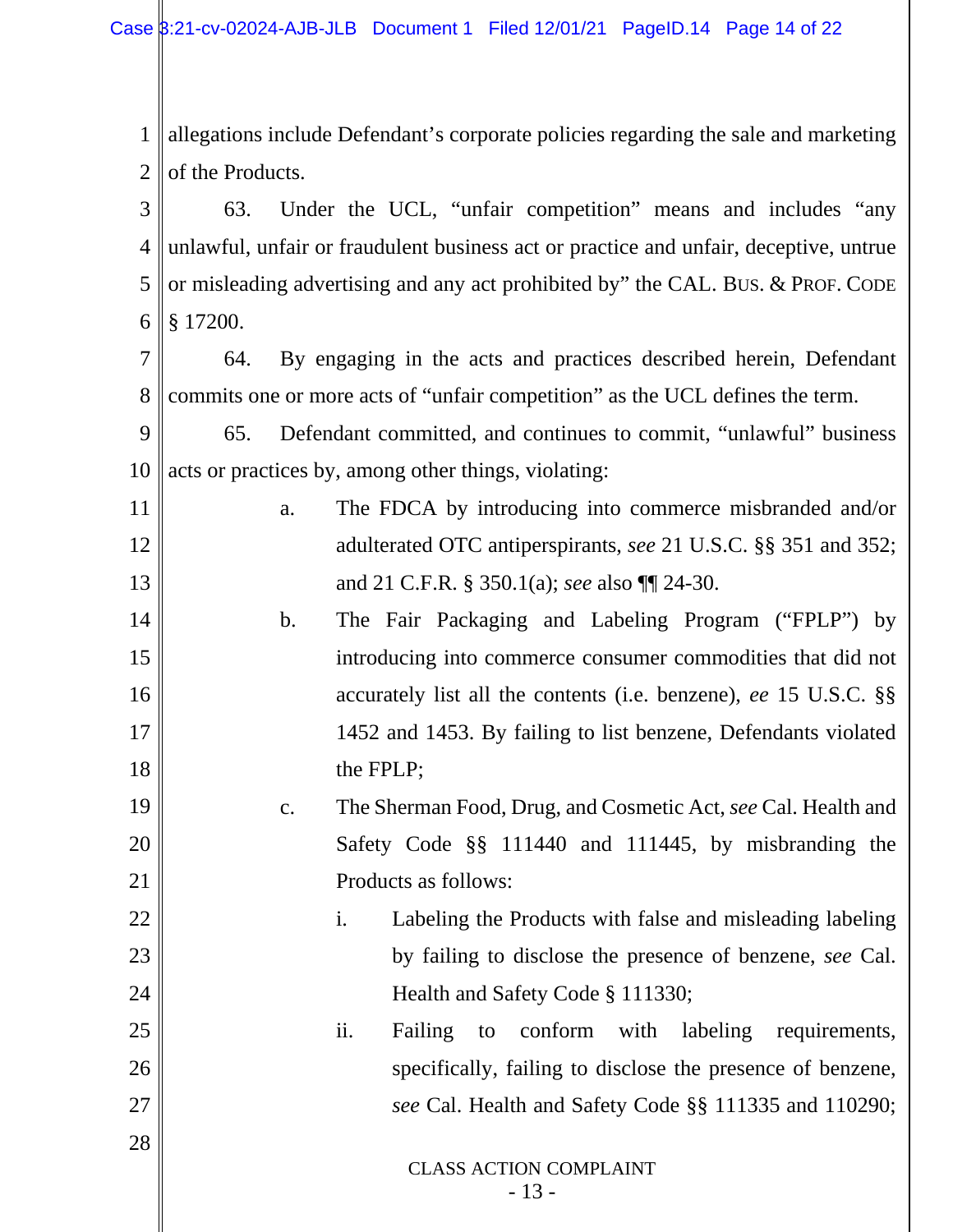| 1              | and                                                                                |  |  |  |  |  |  |
|----------------|------------------------------------------------------------------------------------|--|--|--|--|--|--|
| $\overline{2}$ | iii.<br>Failing include an accurate statement of the quantity of                   |  |  |  |  |  |  |
| 3              | the contents, specifically, benzene, see Cal. Health and                           |  |  |  |  |  |  |
| 4              | Safety Code § 111340; and                                                          |  |  |  |  |  |  |
| 5              | The CLRA and the FAL as described herein.<br>$\mathbf{d}$ .                        |  |  |  |  |  |  |
| 6              | 66.<br>Defendant committed, and continues to commit, "unfair" business acts        |  |  |  |  |  |  |
| $\overline{7}$ | or practices by, among other things:                                               |  |  |  |  |  |  |
| 8              | Engaging in conduct for which the utility of the conduct, if any,<br>a.            |  |  |  |  |  |  |
| 9              | is outweighed by the gravity of the consequences to Plaintiff and                  |  |  |  |  |  |  |
| 10             | the members of the Class;                                                          |  |  |  |  |  |  |
| 11             | $\mathbf b$ .<br>Engaging in conduct that is immoral, unethical, oppressive,       |  |  |  |  |  |  |
| 12             | unscrupulous, or substantially injurious to Plaintiff and the                      |  |  |  |  |  |  |
| 13             | members of the Class; and                                                          |  |  |  |  |  |  |
| 14             | Engaging in conduct that undermines or violates the spirit or<br>c.                |  |  |  |  |  |  |
| 15             | intent of the consumer protection laws that this Class Action                      |  |  |  |  |  |  |
| 16             | Complaint invokes.                                                                 |  |  |  |  |  |  |
| 17             | Defendant committed, and continues to commit, "fraudulent" business<br>67.         |  |  |  |  |  |  |
| 18             | acts or practices because, as alleged above, Defendant's misrepresentations,       |  |  |  |  |  |  |
| 19             | omissions, and non-disclosures concerning the Products were false and misleading,  |  |  |  |  |  |  |
| <b>20</b>      | and Plaintiff and the Class members relied on those misrepresentations, omissions, |  |  |  |  |  |  |
| 21             | and non-disclosures in purchasing the Products.                                    |  |  |  |  |  |  |
| 22             | Defendant commits unlawful, unfair, and fraudulent business acts or<br>68.         |  |  |  |  |  |  |
| 23             | practices by, among other things, engaging in conduct Defendant knew or should     |  |  |  |  |  |  |
| 24             | have known was likely to and did deceive reasonable consumers, including Plaintiff |  |  |  |  |  |  |
| 25             | and the Class members.                                                             |  |  |  |  |  |  |
| 26             | As detailed above, Defendant's unlawful, unfair, and fraudulent<br>69.             |  |  |  |  |  |  |
| 27             | practices include making false and misleading misrepresentations, omissions, and   |  |  |  |  |  |  |
| 28             |                                                                                    |  |  |  |  |  |  |
|                | <b>CLASS ACTION COMPLAINT</b>                                                      |  |  |  |  |  |  |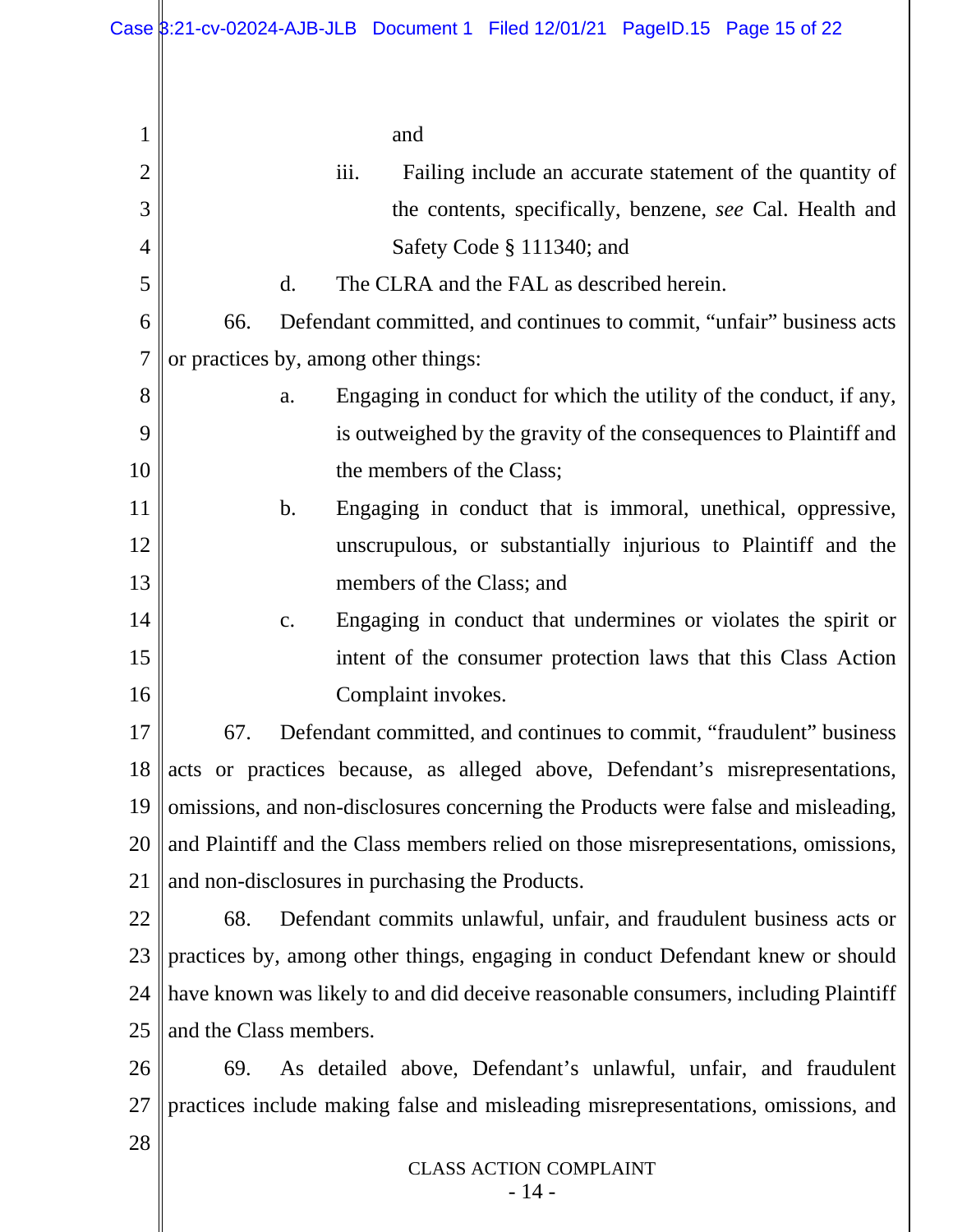1 non-disclosures by failing to disclose that the Products contained benzene.

2 3 4 5 6 70. Plaintiff and the Class members believed Defendant's that the Products did not contain benzene based on Defendant's failure to state as such while simultaneously stating the Products contained other ingredients. Plaintiff and the Class members would not purchase the Products, but for Defendant's misleading misrepresentations, omissions, and non-disclosures.

7 8 9 71. Defendant's failure to disclose the existence of benzene in the Products caused an unreasonable safety hazard by exposing Plaintiff and the Class members to a known carcinogen.

10 11 12 13 72. Plaintiff and the Class members are injured in fact and lost money as a result of Defendant's conduct of failing to disclose that the Products contained benzene. Plaintiff and the Class members pay for Products that did not contain benzene, but received Products that contained benzene.

14 15 16 17 73. Plaintiff and the Class members seek declaratory relief, injunctive relief, and other relief allowable under Business and Professions Code section 17203, including but not limited to enjoining Defendant from continuing to engage in its unfair, unlawful, and fraudulent conduct alleged herein.

18

19

20

21

22

26

27

28

74. Therefore, Plaintiff prays for relief as set forth below.

## **SECOND CAUSE OF ACTION Violation of the Consumers Legal Remedies Act**

## **California Civ. Code § 1750** *et seq.* **(On Behalf of the Class)**

75. Plaintiff incorporates by reference the allegations set forth above.

23 24 25 76. Plaintiff and the California Class members are "consumers" under the California Consumers Legal Remedies Act ("CLRA"), California Civil Code section 1761(d).

77. The Products are "goods" under California Civil Code section 1761(a).

78. The purchases by Plaintiff and the California Class members of the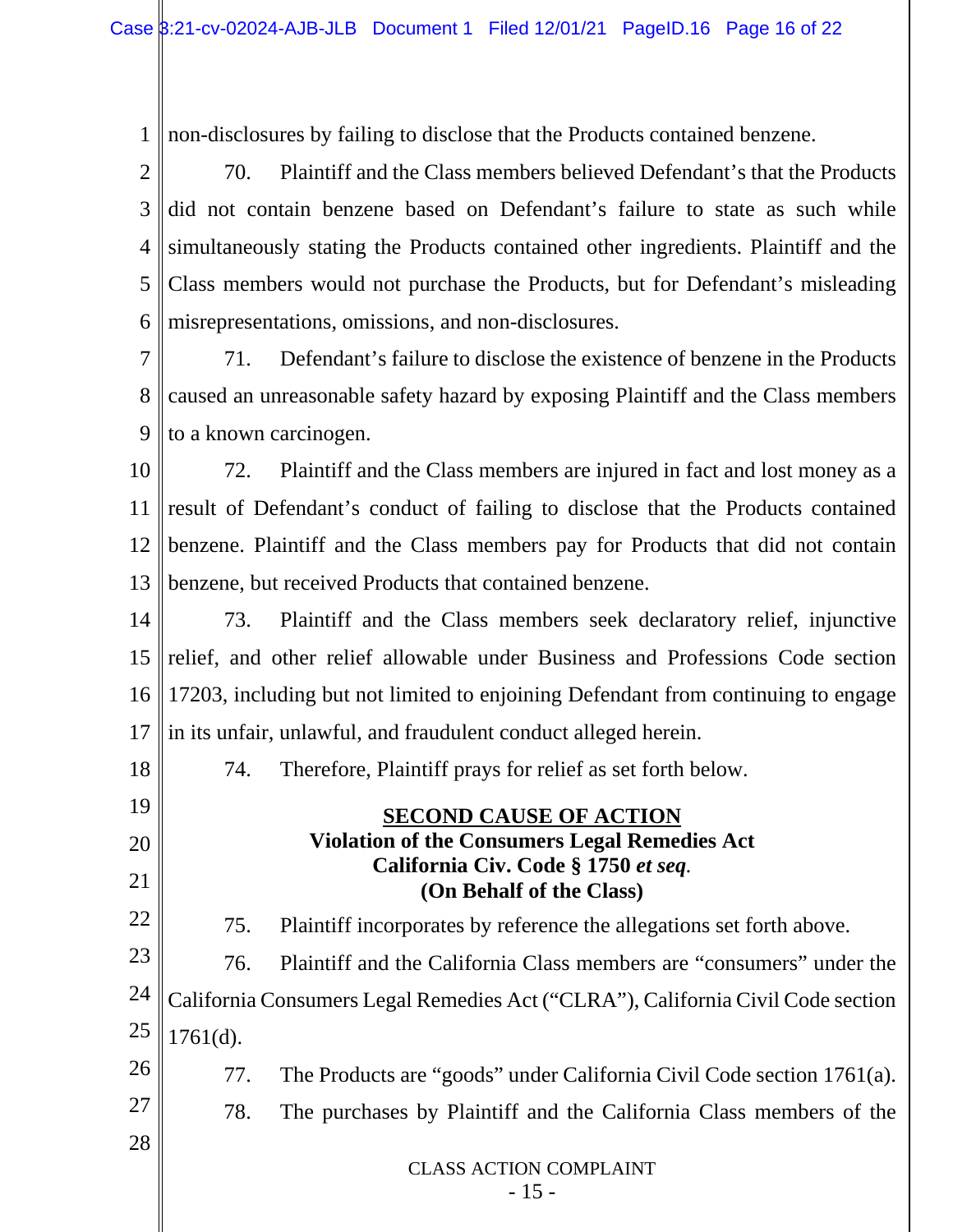CLASS ACTION COMPLAINT  $-16-$ 1 2 3 4 5 6 7 8 9 10 11 12 13 14 15 16 17 18 19 20 21 22 23 24 25 26 27 28 Products are "transactions" under California Civil Code section 1761(e). 79. Under section 1770 of the CLRA: (a) The following unfair methods of competition and unfair or deceptive acts or practices undertaken by any person in a transaction intended to result or which results in the sale or lease of goods or services to any consumer are unlawful: \* \* \* \* \* (5) Representing that goods or services have sponsorship, approval, characteristics, ingredients, uses, benefits, or quantities which they do not have or that a person has a sponsorship, approval, status, affiliation, or connection which he or she does not have. \* \* \* \* \* (7) Representing that goods or services are of a particular standard, quality, or grade, or that goods are of a particular style or model, if they are of another. \* \* \* \* \* (9) Advertising goods or services with intent not to sell them as advertised. \* \* \* \* \* (16) Representing that the subject of a transaction has been supplied in accordance with a previous representation when it has not. *Id.* § 1770. 80. As alleged above, Defendant violated, and continues to violate, Civil Code section 1770(a)(5) by representing the Products have characteristics, uses, benefits, and qualities which they do not. Specifically, Defendant represents the Products do not contain benzene, and with it, are free of carcinogens, when, in fact, the Products contained benzene, a carcinogen.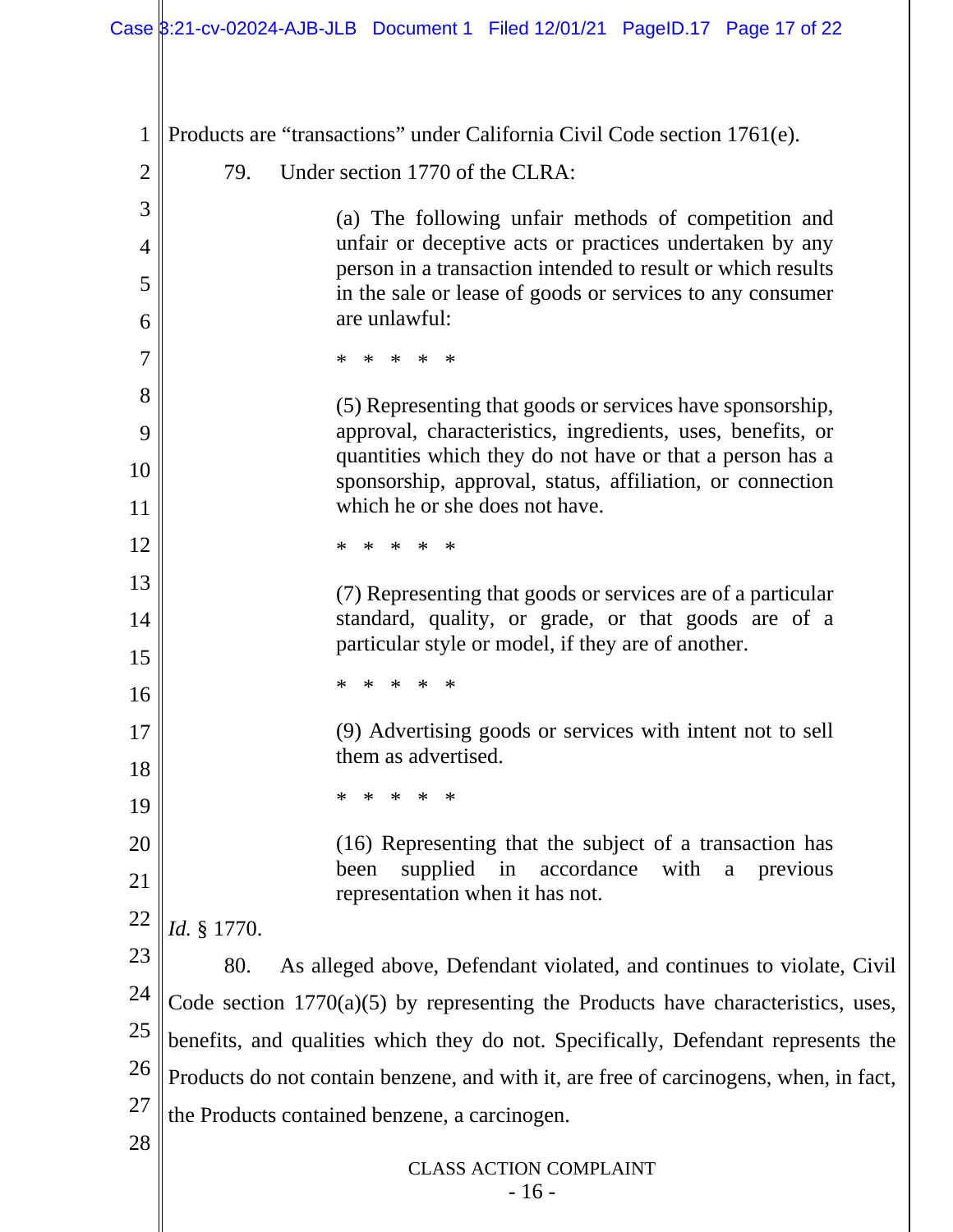1 2 3 4 5 81. Further, as alleged above, Defendant violated, and continues to violate, Civil Code section 1770(a)(7) by representing the Products are of a particular standard or quality when they are of another. Specifically, Defendant represents the Products do not contain benzene, and with it, are free of carcinogens, when, in fact, the Products contained benzene, a carcinogen.

6 7 8 9 82. Further, as alleged above, Defendant violated, and continues to violate, Civil Code section 1770(a)(9) by advertising the Products do not contain benzene, and with it, are free of carcinogens, when, in fact, the Products contained benzene, a carcinogen.

10 11 12 13 83. Finally, as alleged above, Defendant violated, and continues to violate, Civil Code section 1770(a)(16) by representing that the Products it sold Plaintiff and the Class members contained only the ingredients listed on the label, in fact, the Products do not.

14 15 16 84. Defendant violates the CLRA by failing to disclose that the Products contain benzene, as described above, when it knows, or should know, that the Products do in fact contain benzene.

17 18 19 20 21 85. Plaintiff and the Class members believed the Products did not contain benzene based on Defendant's failure to state the Products contain benzene when it listed other ingredients. Plaintiff and the Class members would not purchase the Products, but for Defendant's misleading misrepresentations, omissions, and nondisclosures.

22 23 24 86. Defendant's failure to disclose the existence of benzene in the Products caused an unreasonable safety hazard by exposing Plaintiff and the Class members to a known carcinogen.

25 26 27 87. Plaintiff and the Class members are injured in fact and lose money as a result of Defendant's conduct. Plaintiff and the Class members pay for Products that do not contain benzene but do not receive such Products because the Products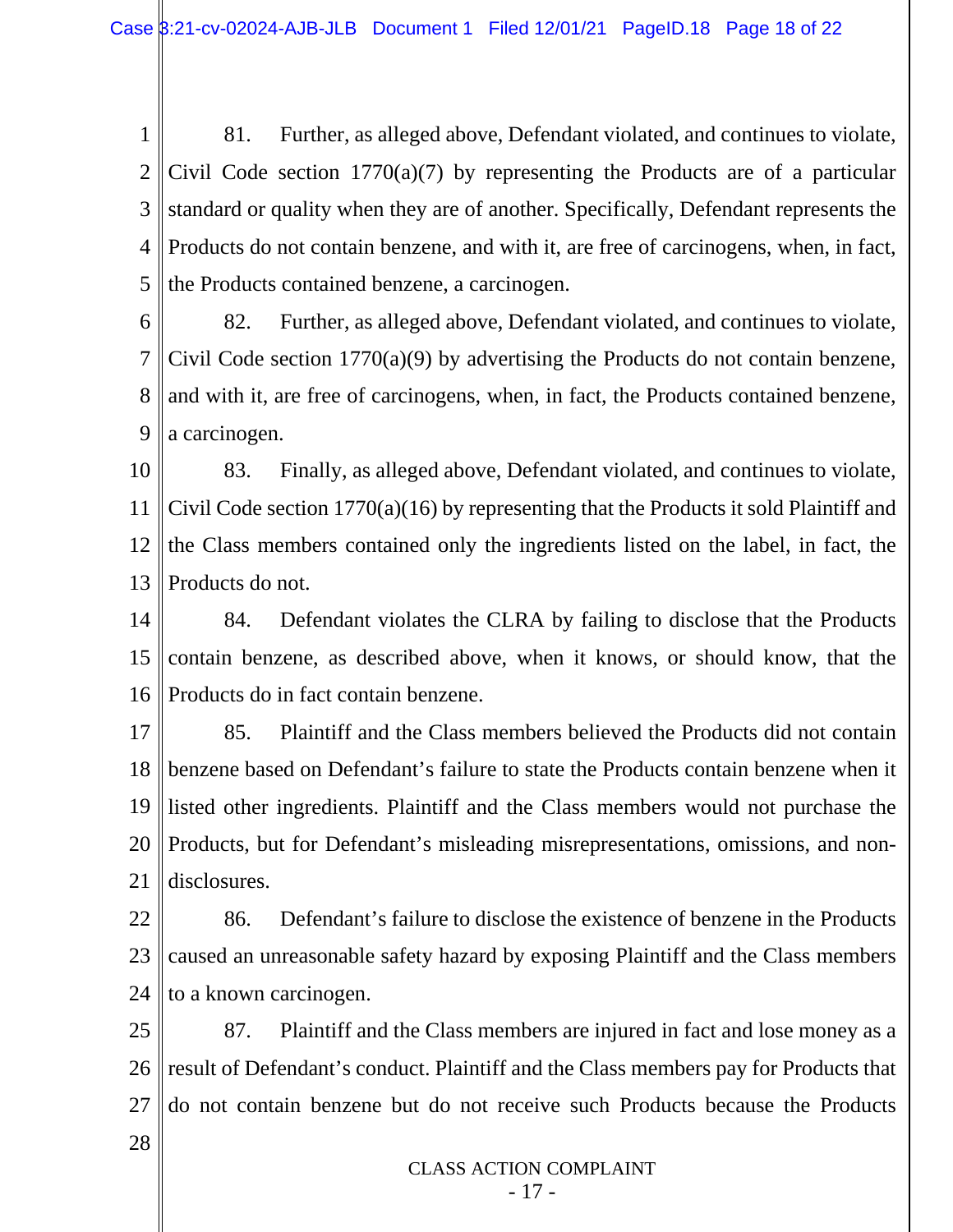CLASS ACTION COMPLAINT 1 2 3 4 5 6 7 8 9 10 11 12 13 14 15 16 17 18 19 20 21 22 23 24 25 26 27 28 contained benzene. 88. On information and belief, Defendant's actions were willful, wanton, and fraudulent. 89. On information and belief, officers, directors, or managing agents at Defendant authorized the use of the misleading statements about the Products. 90. Plaintiff seeks injunctive relief only, but reserves the right to amend to include claims for damages at a later date. 91. Pursuant to Civil Code sections 1780 and 1782, Plaintiff and California Class members seek an injunction to bar Defendant from continuing their deceptive advertising practices, and reasonable attorneys' fees and costs. **THIRD CAUSE OF ACTION Violation of the False Advertising Law, California Bus. & Prof. Code § 17500** *et seq.* **(On Behalf of the Class)** 92. Plaintiff incorporates by reference the allegations set forth above. 93. Plaintiff brings this claim for violation of the False Advertising Law, BUS. & PROF. CODE § 17500 *et seq.* ("FAL"), on behalf of the Class. 94. The FAL makes it unlawful for a person, firm, corporation, or association to induce the public to buy its products by through misleading misrepresentations, omissions, and non-disclosures about the Products. 95. At all relevant times, Defendant failed to disclose, and continues to fail to disclose, that the Products contained benzene. 96. Defendant failed to make the disclosure with the intent to directly induce consumers, including Plaintiff and the Class members, to purchase the Products. 97. Through misleading misrepresentations, omissions, and nondisclosures alleged herein, Defendant knew or should have known the existence of benzene in the Products was material to consumers and it failure to disclose its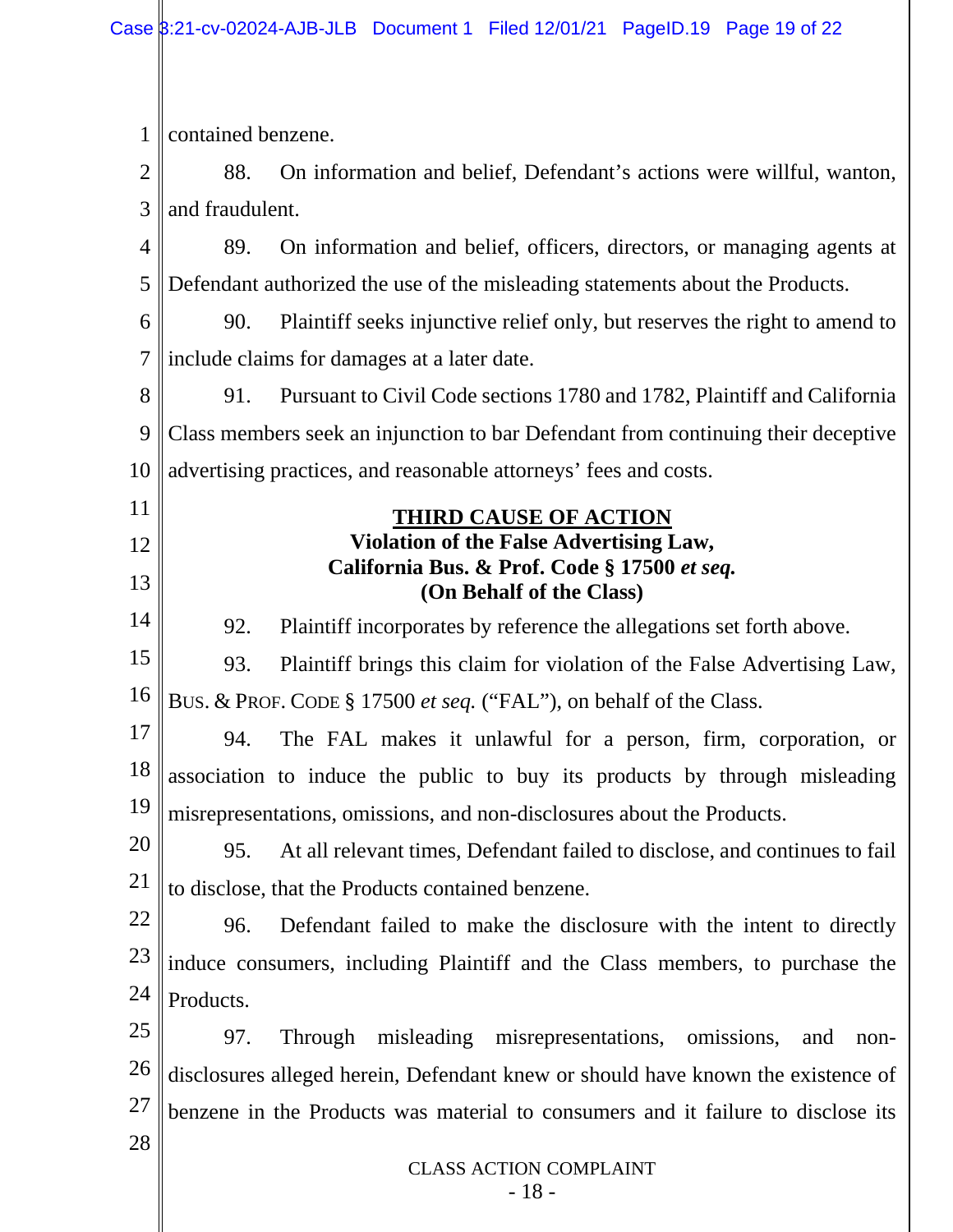1 presence in the Products lead consumers to believe it was not in the Products.

2 3 4 98. Plaintiff and the Class members believed the Products did not contain benzene. Plaintiff and the Class members would not purchase the Products if they knew the Products contained benzene.

5 6 7 99. Defendant's failure to disclose the existence of benzene in the Products caused an unreasonable safety hazard by exposing Plaintiff and the Class members to a known carcinogen.

8 9 10 11 100. Plaintiff and the Class members are injured in fact and lost money as a result of Defendant's misleading misrepresentations, omissions, and nondisclosures. Plaintiff and the Class members pay for Products that did not contain benzene, but receive Products that contain benzene.

12 13 14 15 101. The Products Plaintiff and the Class members receive are worth less than the Products for which they pay. Plaintiff and the Class members pay a premium price on account of Defendant's misleading misrepresentations, omissions, and nondisclosures.

16 17 18 19 102. Pursuant to California Business & Professions Code section 17535, Plaintiff and the California Class members seek restitution of the purchase price paid for the Products and an injunction barring Defendant from continuing its deceptive practices.

103. Therefore, Plaintiff prays for relief as set forth below.

20

21

28

## **PRAYER FOR RELIEF**

22 23 WHEREFORE, Plaintiff, individually and on behalf of the members of the Class, respectfully requests the Court to enter an Order:

- 24 25 A. certifying the proposed Class under Federal Rule of Civil Procedure  $23(a)$ , (b)(2), and (b)(3), as set forth above;
- 26 27 B. declaring that Defendant is financially responsible for notifying the Class members of the pendency of this suit;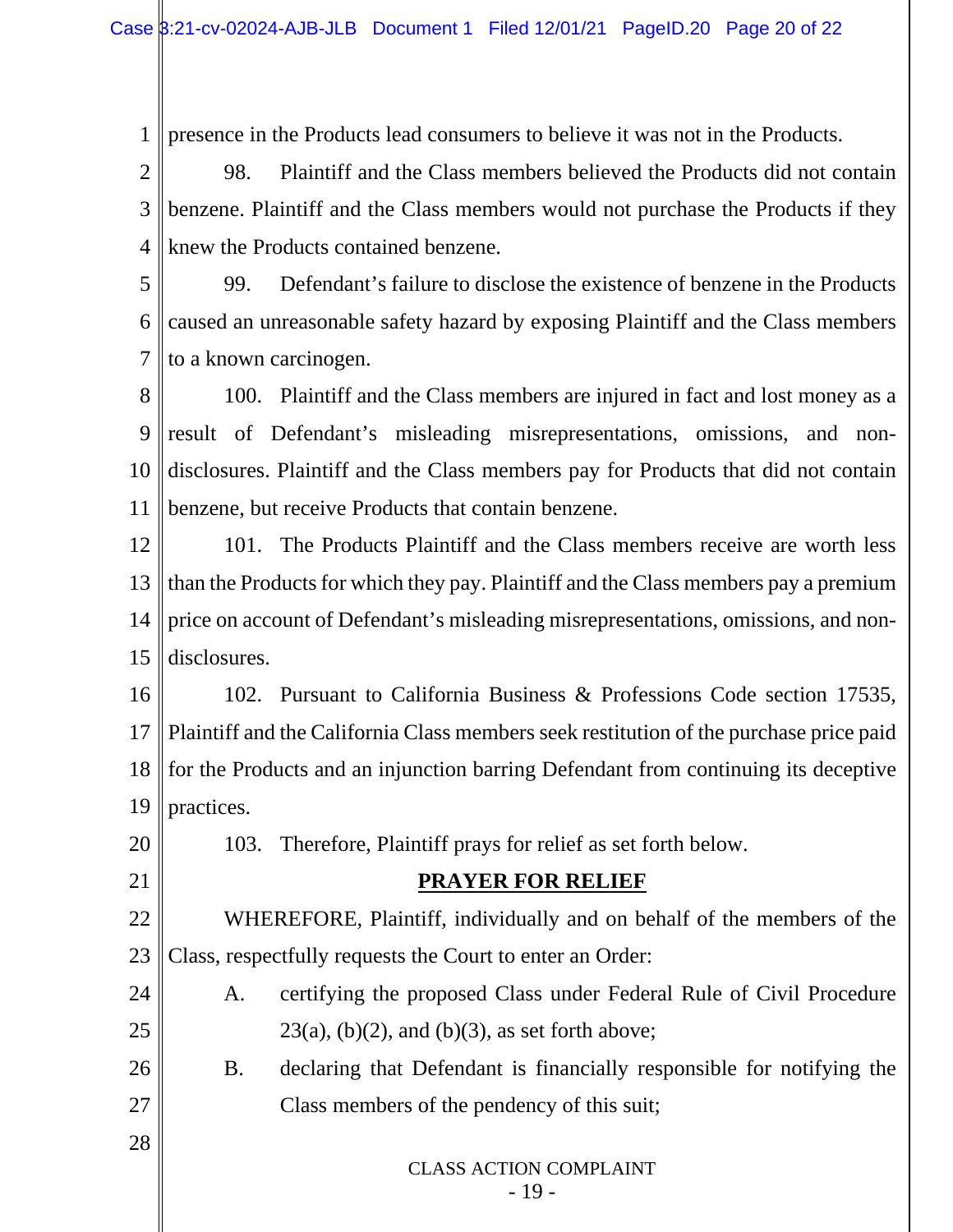$\mathbb{I}$ 

| $\mathbf{1}$   | $\mathsf{C}.$                                                    | declaring that Defendant has committed the violations of law alleged     |  |  |  |  |  |  |
|----------------|------------------------------------------------------------------|--------------------------------------------------------------------------|--|--|--|--|--|--|
| $\overline{2}$ |                                                                  | herein;                                                                  |  |  |  |  |  |  |
| 3              | D.                                                               | providing for any and all injunctive relief the Court deems appropriate; |  |  |  |  |  |  |
| 4              | E.                                                               | awarding statutory damages in the maximum amount for which the law       |  |  |  |  |  |  |
| 5              |                                                                  | provides;                                                                |  |  |  |  |  |  |
| 6              | F.                                                               | awarding monetary damages, including but not limited to any              |  |  |  |  |  |  |
| $\overline{7}$ |                                                                  | compensatory, incidental, or consequential damages in an amount that     |  |  |  |  |  |  |
| 8              |                                                                  | the Court or jury will determine, in accordance with applicable law;     |  |  |  |  |  |  |
| 9              | G.                                                               | awarding punitive or exemplary damages in accordance with proof and      |  |  |  |  |  |  |
| 10             |                                                                  | in an amount consistent with applicable precedent;                       |  |  |  |  |  |  |
| 11             | H.                                                               | awarding Plaintiff reasonable costs and expenses of suit, including      |  |  |  |  |  |  |
| 12             |                                                                  | attorneys' fees;                                                         |  |  |  |  |  |  |
| 13             | I.                                                               | awarding pre- and post-judgment interest to the extent the law allows;   |  |  |  |  |  |  |
| 14             |                                                                  | and                                                                      |  |  |  |  |  |  |
| 15             | J.                                                               | for such further relief as this Court may deem just and proper.          |  |  |  |  |  |  |
| 16             | <b>DEMAND FOR JURY TRIAL</b>                                     |                                                                          |  |  |  |  |  |  |
| 17             | Plaintiff hereby demands trial by jury on all claims so triable. |                                                                          |  |  |  |  |  |  |
| 18             | Date: December 1, 2021<br>Respectfully submitted,                |                                                                          |  |  |  |  |  |  |
| 19             |                                                                  |                                                                          |  |  |  |  |  |  |
|                |                                                                  | /s/ George V. Granade<br>George V. Granade (SBN 316050)                  |  |  |  |  |  |  |
| 20             |                                                                  | <b>REESE LLP</b>                                                         |  |  |  |  |  |  |
| 21             | 8484 Wilshire Boulevard, Suite 515                               |                                                                          |  |  |  |  |  |  |
| 22             |                                                                  | Los Angeles, California 90211<br>Telephone: (310) 393-0070               |  |  |  |  |  |  |
| 23             |                                                                  | Facsimile (212) 253-4272                                                 |  |  |  |  |  |  |
| 24             | Email: ggranade@reesellp.com                                     |                                                                          |  |  |  |  |  |  |
| 25             |                                                                  | <b>REESE LLP</b>                                                         |  |  |  |  |  |  |
| 26             |                                                                  | Michael R. Reese (SBN 206773)                                            |  |  |  |  |  |  |
| 27             |                                                                  | Sue J. Nam (SBN 206729)<br>100 West 93rd Street, 16 <sup>th</sup> Floor  |  |  |  |  |  |  |
| 28             |                                                                  | New York, New York 10025                                                 |  |  |  |  |  |  |
|                | <b>CLASS ACTION COMPLAINT</b><br>$-20-$                          |                                                                          |  |  |  |  |  |  |
|                |                                                                  |                                                                          |  |  |  |  |  |  |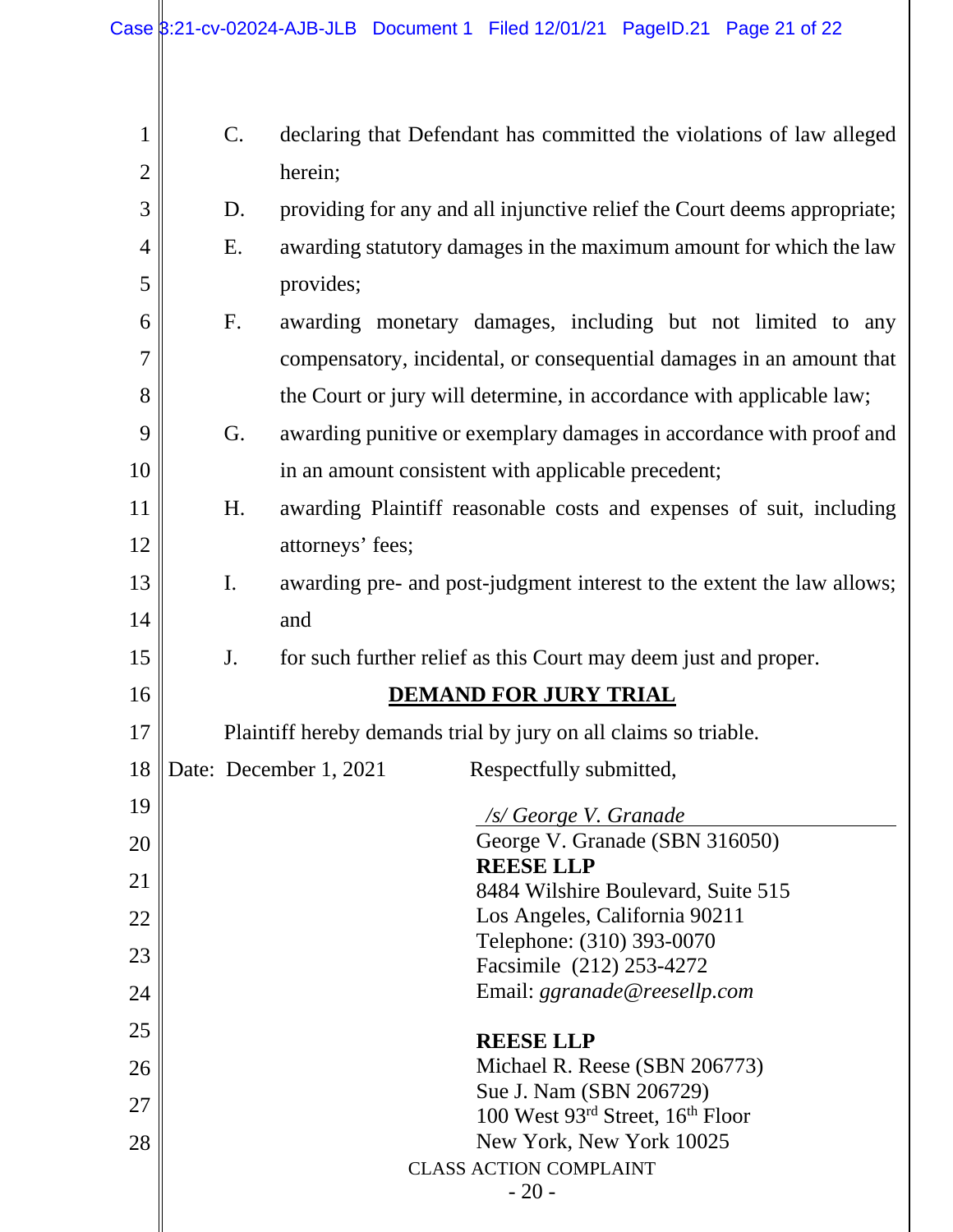# Case 3:21-cv-02024-AJB-JLB Document 1 Filed 12/01/21 PageID.22 Page 22 of 22

| 1              | Telephone: (212) 643-0500                           |
|----------------|-----------------------------------------------------|
|                | Email: mreese@reesellp.com                          |
| $\overline{2}$ | snam@reesellp.com                                   |
| 3              | <b>REESE LLP</b>                                    |
| $\overline{4}$ | Charles D. Moore (to be admitted pro hac vice)      |
| 5              | 100 South 5th Street, Suite 1900                    |
| 6              | Minneapolis, MN 55402<br>Telephone: 212-643-0500    |
| 7              | Fax: 212-253-4272                                   |
|                | Email: cmoore@reesellp.com                          |
| 8              | <b>QUAT LAW OFFICES</b>                             |
| 9              | Kenneth D. Quat (to be admitted pro hac vice)       |
| 10             | 373 Winch Street                                    |
| 11             | Framingham, Massachusetts 01701                     |
| 12             | Telephone: (508) 872-1261<br>Email: ken@quatlaw.com |
| 13             |                                                     |
|                | Counsel for Plaintiff Haley Canaday and the         |
| 14             | <b>Proposed Class</b>                               |
| 15             |                                                     |
| 16             |                                                     |
| 17             |                                                     |
| 18             |                                                     |
| 19             |                                                     |
| 20             |                                                     |
|                |                                                     |
| 21             |                                                     |
| 22             |                                                     |
| 23             |                                                     |
| 24             |                                                     |
| 25             |                                                     |
| 26             |                                                     |
| 27             |                                                     |
|                |                                                     |
| 28             | <b>CLASS ACTION COMPLAINT</b>                       |
|                | $-21-$                                              |
|                |                                                     |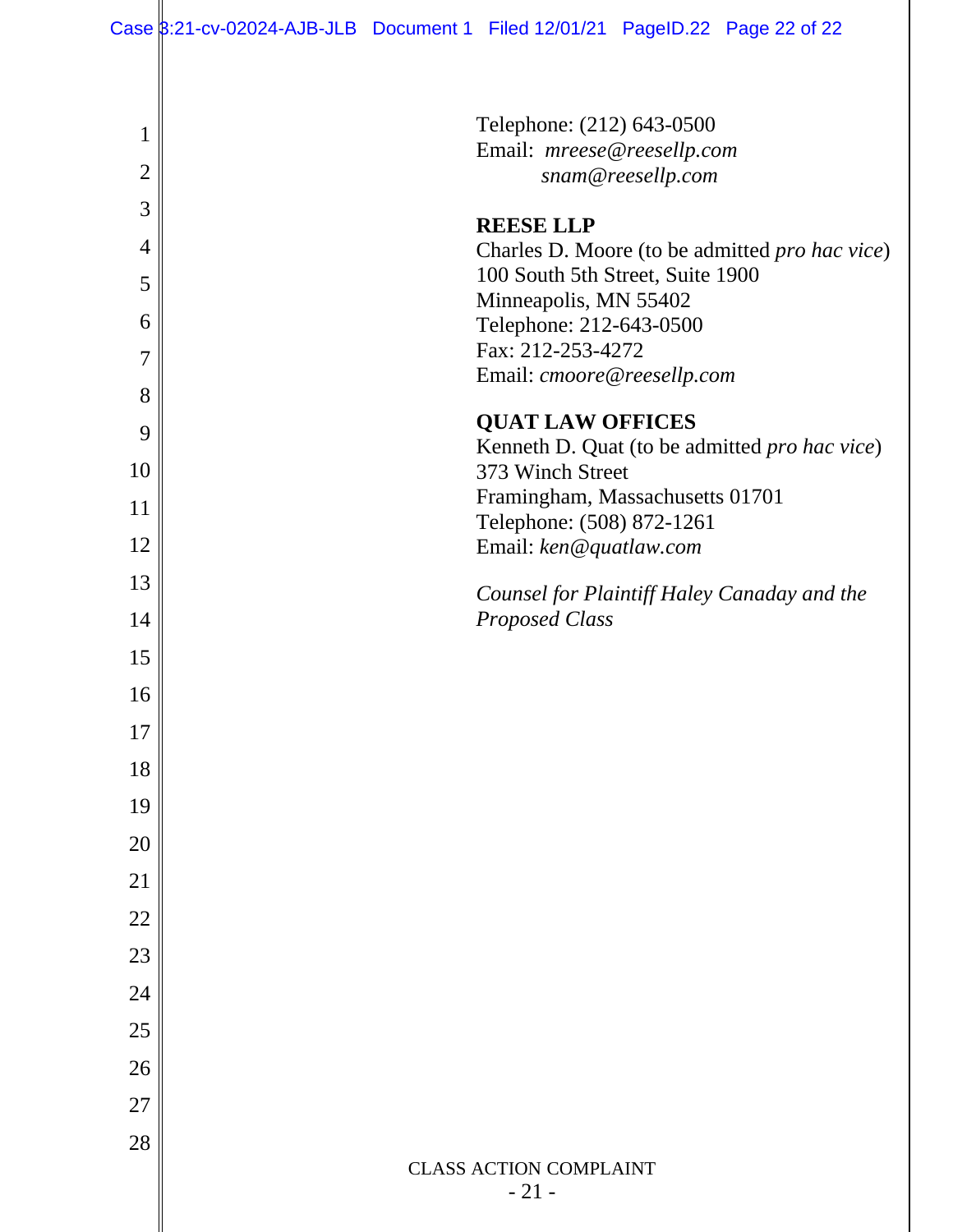## <sub>JS 44 (Rev. 10/20<mark>)Case 3:21-cv-02024-AJB-JLB <sub>L</sub>IQ quinc of the Siled p.21</mark> PageID.23 Page 1 of 2</sub>

The JS 44 civil cover sheet and the information contained herein neither replace nor supplement the filing and service of pleadings or other papers as required by law, except as provided by local rules of court. This form, approved by the Judicial Conference of the United States in September 1974, is required for the use of the Clerk of Court for the purpose of initiating the civil docket sheet. *(SEE INSTRUCTIONS ON NEXT PAGE OF THIS FORM.)*

| purpose of initiating the civil docket sheet. (SEE INSTRUCTIONS ON NEXT PAGE OF THIS FORM.)          |                                                                      |                                                                                                                |          |                                                                                                                   |                                               |                                                       |                                                                                   |                                                                                     |                                 |                           |  |
|------------------------------------------------------------------------------------------------------|----------------------------------------------------------------------|----------------------------------------------------------------------------------------------------------------|----------|-------------------------------------------------------------------------------------------------------------------|-----------------------------------------------|-------------------------------------------------------|-----------------------------------------------------------------------------------|-------------------------------------------------------------------------------------|---------------------------------|---------------------------|--|
| I. (a) PLAINTIFFS                                                                                    |                                                                      |                                                                                                                |          | <b>DEFENDANTS</b>                                                                                                 |                                               |                                                       |                                                                                   |                                                                                     |                                 |                           |  |
| HALEY CANADAY, individually and on behalf of all others<br>similarly situated                        |                                                                      |                                                                                                                |          | THE PROCTER & GAMBLE COMPANY                                                                                      |                                               |                                                       |                                                                                   |                                                                                     |                                 |                           |  |
| (b)                                                                                                  | County of Residence of First Listed Plaintiff                        | San Diego County                                                                                               |          | County of Residence of First Listed Defendant                                                                     |                                               |                                                       |                                                                                   |                                                                                     |                                 |                           |  |
| (EXCEPT IN U.S. PLAINTIFF CASES)                                                                     |                                                                      |                                                                                                                |          | NOTE:                                                                                                             |                                               |                                                       | (IN U.S. PLAINTIFF CASES ONLY)<br>IN LAND CONDEMNATION CASES, USE THE LOCATION OF |                                                                                     |                                 |                           |  |
|                                                                                                      |                                                                      |                                                                                                                |          |                                                                                                                   |                                               | THE TRACT OF LAND INVOLVED.                           |                                                                                   |                                                                                     |                                 |                           |  |
| (c)                                                                                                  | Attorneys (Firm Name, Address, and Telephone Number)                 |                                                                                                                |          | Attorneys (If Known)                                                                                              |                                               |                                                       |                                                                                   |                                                                                     |                                 |                           |  |
| REESE LLP, 8484 Wilshire Boulevard, Suite 515, Los<br>Angeles, California, Telephone: (212) 643-0500 |                                                                      |                                                                                                                |          | '21 CV2024 AJB JLB                                                                                                |                                               |                                                       |                                                                                   |                                                                                     |                                 |                           |  |
| <b>II. BASIS OF JURISDICTION</b> (Place an "X" in One Box Only)                                      |                                                                      |                                                                                                                |          | <b>III. CITIZENSHIP OF PRINCIPAL PARTIES</b> (Place an "X" in One Box for Plaintiff<br>(For Diversity Cases Only) |                                               |                                                       |                                                                                   | and One Box for Defendant)                                                          |                                 |                           |  |
| $1$ U.S. Government<br>Plaintiff                                                                     | <b>Federal Question</b><br>l 13.<br>(U.S. Government Not a Party)    |                                                                                                                |          | Citizen of This State                                                                                             | <b>PTF</b><br>$\mathbf{\overline{x}}$ 1       | <b>DEF</b><br>$\vert \ \ \vert$<br>-1                 | Incorporated or Principal Place<br>of Business In This State                      |                                                                                     | <b>PTF</b>                      | <b>DEF</b><br>$ $  4      |  |
| $\vert$   2<br>U.S. Government<br>Defendant                                                          | $ \mathbf{x} $ 4 Diversity                                           | (Indicate Citizenship of Parties in Item III)                                                                  |          | Citizen of Another State                                                                                          | 2                                             | 2                                                     | Incorporated and Principal Place<br>of Business In Another State                  |                                                                                     | 5                               | $\overline{\mathbf{x}}$ 5 |  |
|                                                                                                      |                                                                      |                                                                                                                |          | Citizen or Subject of a<br>Foreign Country                                                                        | $\vert$ 3                                     | Foreign Nation<br>3                                   |                                                                                   |                                                                                     | 6                               | $\vert$   6               |  |
| <b>IV.</b> NATURE OF SUIT (Place an "X" in One Box Only)                                             |                                                                      |                                                                                                                |          |                                                                                                                   |                                               |                                                       | Click here for: Nature of Suit Code Descriptions.                                 |                                                                                     |                                 |                           |  |
| <b>CONTRACT</b>                                                                                      |                                                                      | <b>TORTS</b>                                                                                                   |          | <b>FORFEITURE/PENALTY</b>                                                                                         |                                               |                                                       | <b>BANKRUPTCY</b>                                                                 | <b>OTHER STATUTES</b>                                                               |                                 |                           |  |
| 110 Insurance<br>120 Marine<br>130 Miller Act<br>140 Negotiable Instrument                           | PERSONAL INJURY<br>310 Airplane<br>315 Airplane Product<br>Liability | PERSONAL INJURY<br>365 Personal Injury -<br>Product Liability<br>367 Health Care/                              |          | 625 Drug Related Seizure<br>of Property 21 USC 881<br>690 Other                                                   |                                               | 422 Appeal 28 USC 158<br>423 Withdrawal<br>28 USC 157 |                                                                                   | 375 False Claims Act<br>376 Qui Tam (31 USC<br>3729(a)<br>400 State Reapportionment |                                 |                           |  |
| 150 Recovery of Overpayment                                                                          | 320 Assault, Libel &                                                 | Pharmaceutical                                                                                                 |          |                                                                                                                   |                                               | <b>PROPERTY RIGHTS</b>                                |                                                                                   | 410 Antitrust                                                                       |                                 |                           |  |
| & Enforcement of Judgment<br>151 Medicare Act                                                        | Slander<br>330 Federal Employers'                                    | Personal Injury<br>Product Liability                                                                           |          |                                                                                                                   |                                               | 820 Copyrights<br>830 Patent                          |                                                                                   | 430 Banks and Banking<br>450 Commerce                                               |                                 |                           |  |
| 152 Recovery of Defaulted                                                                            | Liability                                                            | 368 Asbestos Personal                                                                                          |          |                                                                                                                   |                                               |                                                       | 835 Patent - Abbreviated                                                          | 460 Deportation                                                                     |                                 |                           |  |
| <b>Student Loans</b><br>(Excludes Veterans)                                                          | 340 Marine<br>345 Marine Product                                     | <b>Injury Product</b><br>Liability                                                                             |          |                                                                                                                   |                                               | 840 Trademark                                         | New Drug Application                                                              | 470 Racketeer Influenced and                                                        | Corrupt Organizations           |                           |  |
| 153 Recovery of Overpayment                                                                          | Liability                                                            | PERSONAL PROPERTY                                                                                              |          | <b>LABOR</b>                                                                                                      |                                               |                                                       | 880 Defend Trade Secrets                                                          | 480 Consumer Credit                                                                 |                                 |                           |  |
| of Veteran's Benefits<br>160 Stockholders' Suits                                                     | 350 Motor Vehicle<br>355 Motor Vehicle                               | $\times$ 370 Other Fraud<br>371 Truth in Lending                                                               |          | 710 Fair Labor Standards<br>Act                                                                                   |                                               | Act of 2016                                           |                                                                                   | 485 Telephone Consumer                                                              | $(15$ USC $1681$ or $1692)$     |                           |  |
| 190 Other Contract                                                                                   | Product Liability                                                    | 380 Other Personal                                                                                             |          | 720 Labor/Management                                                                                              |                                               |                                                       | <b>SOCIAL SECURITY</b>                                                            |                                                                                     | Protection Act                  |                           |  |
| 195 Contract Product Liability                                                                       | 360 Other Personal                                                   | <b>Property Damage</b>                                                                                         |          | Relations                                                                                                         |                                               | 861 HIA (1395ff)                                      |                                                                                   | 490 Cable/Sat TV                                                                    |                                 |                           |  |
| 196 Franchise                                                                                        | Injury                                                               | 385 Property Damage                                                                                            |          | 740 Railway Labor Act                                                                                             |                                               | 862 Black Lung (923)                                  |                                                                                   | 850 Securities/Commodities/                                                         |                                 |                           |  |
|                                                                                                      | 362 Personal Injury -<br>Product Liability<br>Medical Malpractice    |                                                                                                                |          | 751 Family and Medical<br>Leave Act                                                                               |                                               | 864 SSID Title XVI                                    | 863 DIWC/DIWW (405(g))                                                            | Exchange<br>890 Other Statutory Actions                                             |                                 |                           |  |
| <b>REAL PROPERTY</b>                                                                                 | <b>CIVIL RIGHTS</b>                                                  | <b>PRISONER PETITIONS</b>                                                                                      |          | 790 Other Labor Litigation                                                                                        |                                               | $865$ RSI $(405(g))$                                  |                                                                                   | 891 Agricultural Acts                                                               |                                 |                           |  |
| 210 Land Condemnation                                                                                | 440 Other Civil Rights                                               | <b>Habeas Corpus:</b>                                                                                          |          | 791 Employee Retirement                                                                                           |                                               |                                                       |                                                                                   | 893 Environmental Matters                                                           |                                 |                           |  |
| 220 Foreclosure<br>230 Rent Lease & Ejectment                                                        | 441 Voting<br>442 Employment                                         | 463 Alien Detainee<br>510 Motions to Vacate                                                                    |          | Income Security Act                                                                                               |                                               |                                                       | <b>FEDERAL TAX SUITS</b><br>870 Taxes (U.S. Plaintiff                             | 895 Freedom of Information<br>Act                                                   |                                 |                           |  |
| 240 Torts to Land                                                                                    | 443 Housing/                                                         | Sentence                                                                                                       |          |                                                                                                                   |                                               |                                                       | or Defendant)                                                                     | 896 Arbitration                                                                     |                                 |                           |  |
| 245 Tort Product Liability                                                                           | Accommodations                                                       | 530 General                                                                                                    |          |                                                                                                                   |                                               | 871 IRS-Third Party                                   |                                                                                   | 899 Administrative Procedure                                                        |                                 |                           |  |
| 290 All Other Real Property                                                                          | 445 Amer. w/Disabilities                                             | 535 Death Penalty                                                                                              |          | <b>IMMIGRATION</b>                                                                                                |                                               |                                                       | 26 USC 7609                                                                       |                                                                                     | Act/Review or Appeal of         |                           |  |
|                                                                                                      | Employment<br>446 Amer. w/Disabilities -                             | Other:<br>540 Mandamus & Other                                                                                 |          | 462 Naturalization Application<br>465 Other Immigration                                                           |                                               |                                                       |                                                                                   | 950 Constitutionality of                                                            | <b>Agency Decision</b>          |                           |  |
|                                                                                                      | Other                                                                | 550 Civil Rights                                                                                               | Actions  |                                                                                                                   |                                               |                                                       |                                                                                   | <b>State Statutes</b>                                                               |                                 |                           |  |
|                                                                                                      | 448 Education<br>555 Prison Condition<br>560 Civil Detainee -        |                                                                                                                |          |                                                                                                                   |                                               |                                                       |                                                                                   |                                                                                     |                                 |                           |  |
|                                                                                                      |                                                                      | Conditions of                                                                                                  |          |                                                                                                                   |                                               |                                                       |                                                                                   |                                                                                     |                                 |                           |  |
|                                                                                                      |                                                                      | Confinement                                                                                                    |          |                                                                                                                   |                                               |                                                       |                                                                                   |                                                                                     |                                 |                           |  |
| V. ORIGIN (Place an "X" in One Box Only)                                                             |                                                                      |                                                                                                                |          |                                                                                                                   |                                               |                                                       |                                                                                   |                                                                                     |                                 |                           |  |
| $\sqrt{\mathbf{x}}$ 1 Original<br>Proceeding                                                         | $\Box$ 2 Removed from<br>3<br><b>State Court</b>                     | Remanded from<br>Appellate Court                                                                               | Reopened | 4 Reinstated or                                                                                                   | 5 Transferred from<br><b>Another District</b> |                                                       | 6 Multidistrict<br>Litigation -                                                   |                                                                                     | 8 Multidistrict<br>Litigation - |                           |  |
|                                                                                                      |                                                                      |                                                                                                                |          | (specify)                                                                                                         |                                               |                                                       | Transfer                                                                          |                                                                                     | Direct File                     |                           |  |
|                                                                                                      |                                                                      | Cite the U.S. Civil Statute under which you are filing (Do not cite jurisdictional statutes unless diversity): |          |                                                                                                                   |                                               |                                                       |                                                                                   |                                                                                     |                                 |                           |  |
|                                                                                                      | 28 U.S.C. § 1332(d)                                                  |                                                                                                                |          |                                                                                                                   |                                               |                                                       |                                                                                   |                                                                                     |                                 |                           |  |
| VI. CAUSE OF ACTION                                                                                  | Brief description of cause:                                          |                                                                                                                |          |                                                                                                                   |                                               |                                                       |                                                                                   |                                                                                     |                                 |                           |  |
|                                                                                                      |                                                                      | Consumer fraud action regarding benzene in aerosol antiperspirant products                                     |          |                                                                                                                   |                                               |                                                       |                                                                                   |                                                                                     |                                 |                           |  |
| VII. REQUESTED IN<br><b>COMPLAINT:</b>                                                               | $ \mathsf{x} $<br>UNDER RULE 23, F.R.Cv.P.                           | CHECK IF THIS IS A CLASS ACTION                                                                                |          | <b>DEMAND \$</b><br>5,000,000.00                                                                                  |                                               |                                                       | CHECK YES only if demanded in complaint:<br><b>JURY DEMAND:</b>                   | $\sqrt{\mathbf{x}}$ Yes                                                             | N <sub>o</sub>                  |                           |  |
| VIII. RELATED CASE(S)<br><b>IF ANY</b>                                                               | (See instructions):                                                  | <b>JUDGE</b>                                                                                                   |          |                                                                                                                   |                                               |                                                       | DOCKET NUMBER                                                                     |                                                                                     |                                 |                           |  |
| <b>DATE</b>                                                                                          |                                                                      | SIGNATURE OF ATTORNEY OF RECORD                                                                                |          |                                                                                                                   |                                               |                                                       |                                                                                   |                                                                                     |                                 |                           |  |
| Dec 1, 2021<br>/s/ George V. Granade                                                                 |                                                                      |                                                                                                                |          |                                                                                                                   |                                               |                                                       |                                                                                   |                                                                                     |                                 |                           |  |
| <b>FOR OFFICE USE ONLY</b>                                                                           |                                                                      |                                                                                                                |          |                                                                                                                   |                                               |                                                       |                                                                                   |                                                                                     |                                 |                           |  |
| RECEIPT#                                                                                             | <b>AMOUNT</b>                                                        | <b>APPLYING IFP</b>                                                                                            |          | <b>JUDGE</b>                                                                                                      |                                               |                                                       | MAG. JUDGE                                                                        |                                                                                     |                                 |                           |  |
|                                                                                                      |                                                                      |                                                                                                                |          |                                                                                                                   |                                               |                                                       |                                                                                   |                                                                                     |                                 |                           |  |